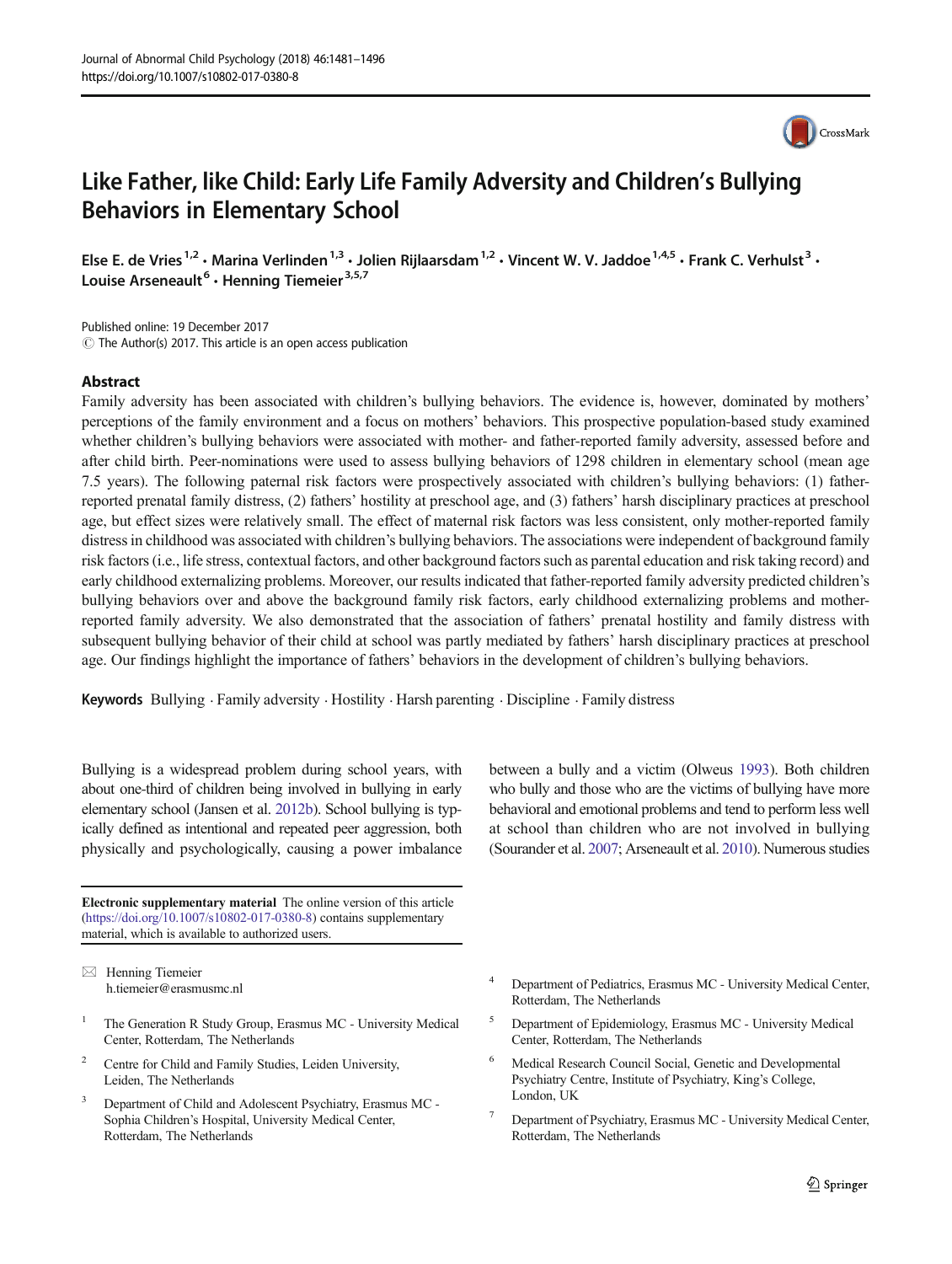have identified correlates of familial risk factors and children's bullying behaviors at school. However, the evidence is dominated by mothers' perceptions of the family environment and mothers' behaviors. Examining the role of fathers, next to mothers, is key for understanding early risk factors within the family that may predispose children to engage in bullying behavior and, ultimately, for the effective prevention of school bullying. Therefore, the current prospective population-based study aimed to clarify whether children's bullying behaviors are associated with paternal and maternal family risk factors, assessed before and after children were born.

The social cognitive theory (first known as social learning theory; Bandura [1978,](#page-13-0) [1986\)](#page-13-0) provides a rationale for the link between children's bullying behaviors, interpreted as an aggression phenomenon, and family risk factors. This theory posits that behavior is determined by the dynamic interaction between the social environment (such as witnessing parents' behaviors) and internal factors (such as feelings, beliefs and expectations). Based on social cognitive theory, family-relational schema suggests that children develop beliefs and expectations from family experiences about what happens during conflictual situations that arise in close relationships (Perry et al. [2001](#page-14-0)). These internal representations about expected patterns of interactions lead children to misinterpret (social) cues, and respond more aggressively in new or conflictual situations. Through observational learning, children also develop beliefs about the likelihood of (positive) outcomes that result from aggressive behaviors. For example, when children observe an aggressive parent they develop the expectation that behaving aggressively has the benefit of getting attention or getting your way. Further, children might learn selfserving beliefs from their parents about behaving harmfully towards others without experiencing remorseful feelings afterwards, i.e., they morally disengage (Bandura [1999\)](#page-13-0). Another aspect of the social cognitive theory is self-efficacy, which implies beliefs about one's capabilities to perform the behaviors that are required to reach the desired outcome (Bandura [1986\)](#page-13-0). For example, children from aggressive parents might be more confident in asserting themselves or to act aggressively. Thus, growing up in an adverse family environment predisposes children to develop behavioral and social-cognitive problems that may contribute to school bullying.

In their meta-analyses, Lereya et al. ([2013](#page-14-0)) concluded that negative parenting behavior constitutes a risk factor for becoming involved in bullying. However, the vast majority of bullying research did not distinguish between the roles of fathers and mothers (e.g., Copeland et al. [2013;](#page-13-0) Schwartz et al. [1997;](#page-15-0) Burk et al. [2008\)](#page-13-0). This has occurred despite research documenting the important role of fathers in child development (Lamb [2004](#page-14-0); Ramchandani and Psychogiou [2009\)](#page-14-0). Aggressive and antisocial behavior of fathers, and less that of mothers, has consistently been associated with aggressive behavior of their child (Avakame [1998](#page-13-0); Jaffee et al. [2003](#page-14-0); Stover et al. [2016](#page-15-0)). Moreover, fathers' hostility in particular is strongly associated

with children's externalizing and aggressive behavior (Carrère and Bowie [2012](#page-13-0); Stover et al. [2016](#page-15-0)). To investigate the specific role of fathers, next to mothers, in the development of children's bullying behaviors, the current prospective population-based study utilized parents' own perceptions of the environment and also their behaviors. In this study, we defined family adversity as consisting of factors that contribute to an adverse family environment: parental hostility, family distress, and harsh disciplinary practices. Thus, we defined family adversity as consisting of both traits and behaviors of parents. In line with the reasoning of Cantor ([1990](#page-13-0)) and McAdams ([1995](#page-14-0)), global traits of parents (characteristics that they "have", such as hostility) are as vitally important as more contextualized behaviors (their "doing", such as harsh parenting). By studying traits and specific behaviors side-by-side, we obtained a more thorough picture of the various kinds of adversities children face in the family environment.

## Previous Research on Family Adversity and Children's Bullying Behaviors

Parental hostility poses a significant threat to child development (Richmond and Stocker [2008\)](#page-14-0). Hostile behavior of parents (e.g., irritability, uncontrollable outbursts of temper) is directly associated with children's externalizing and aggression problems (Carrère and Bowie [2012;](#page-13-0) Rijlaarsdam et al. [2014;](#page-14-0) Stover et al. [2016\)](#page-15-0). However, to our knowledge, little research has been conducted that specifically examined the effect of having hostile parents in relation to bullying behavior of the child. Several studies examined hostile parenting as a risk factor of child bullying behavior (e.g., Schwartz et al. [1997\)](#page-15-0), but this concerns parenting practices as opposed to the effect of hostility symptoms of parents. One might argue that hostile symptoms are manifested in the same way as hostile parenting practices. However, hostile symptoms of parents (including both state and trait hostility) could affect children through other mechanisms than only parent-child interactions. Parental hostile interpretations and hostile behaviors across different situations may serve as a model for children's developing ideas about the world and result in more general hostile expectations and beliefs (Bandura [1978,](#page-13-0) [1986;](#page-13-0) Perry et al. [2001\)](#page-14-0). Therefore, we focused on the broader concept of hostile symptoms of parents. Because parental hostility has been related to externalizing problems, we posit that parental hostility predisposes children to bullying behavior.

The partner relationship is often affected by parental psychopathology, such as hostility (Gordis et al. [2001](#page-14-0)). Children who bully are often exposed to family conflict, and their families often lack cohesion (Bowes et al. [2009](#page-13-0); van Hoof et al. [2008\)](#page-15-0). Typically, bullies also experience more family distress (Copeland et al. [2013](#page-13-0); Burk et al. [2008\)](#page-13-0). Therefore, children in these families are not only at an increased risk of developing behavior problems because they have a parent with psychological problems, but possibly also due to exposure to family distress. The studies just mentioned, however, can be prone to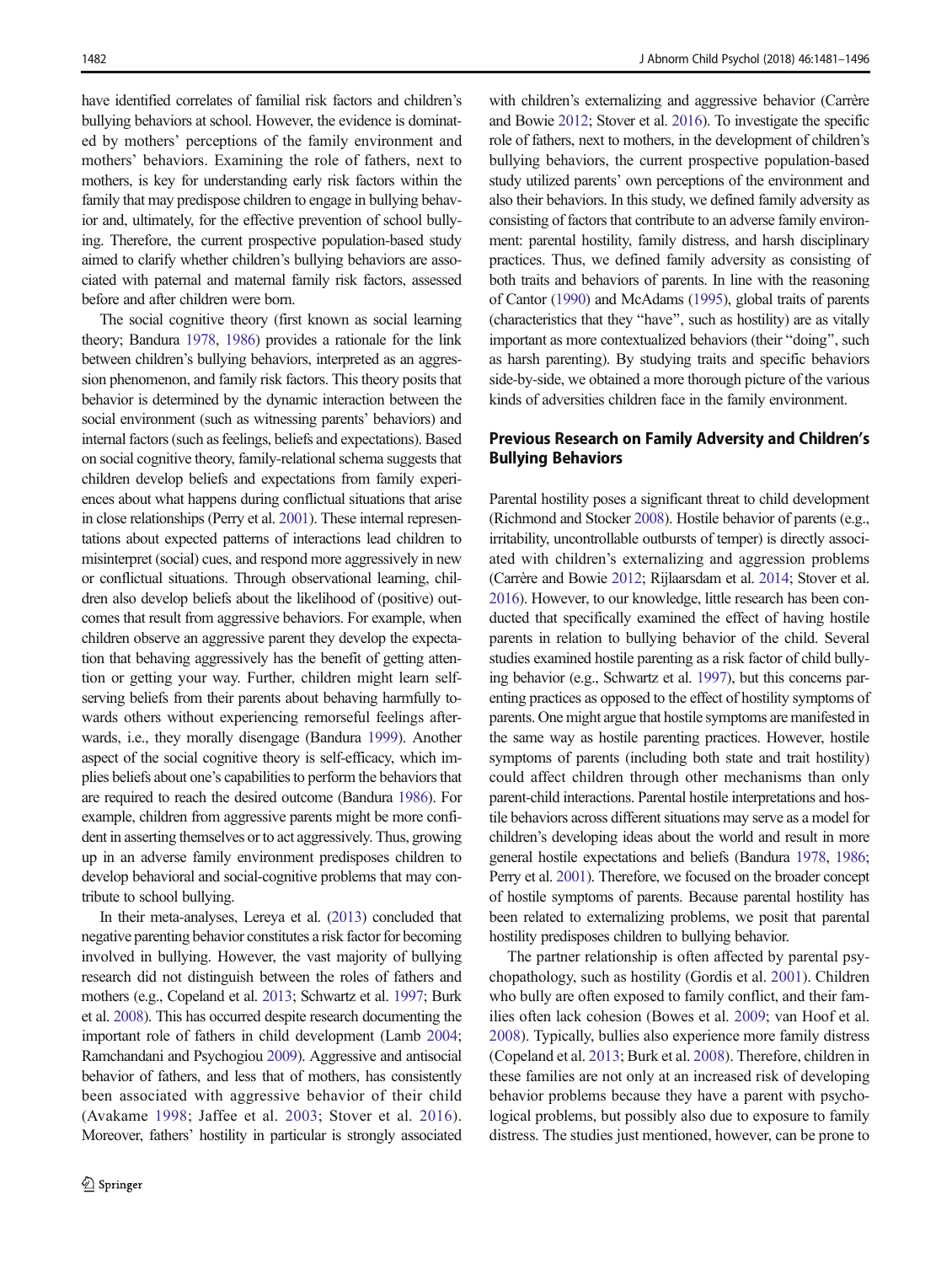reverse causality as most of these studies did not correct for baseline levels of child behavior problems and did not examine family distress before the child was born.

Parents are more likely to endorse harsh disciplinary practices when they experience family distress or symptoms of hostility by spilling over this negativity into parent-child interactions (Frias-Armenta and McCloskey [1998;](#page-14-0) Jansen et al. [2012a](#page-14-0); Stover et al. [2016\)](#page-15-0). Importantly, harsh disciplinary practices like yelling and threatening have repeatedly been related to externalizing and aggressive behavior in children (e.g., Chang et al. [2003](#page-13-0); Lereya et al. [2013;](#page-14-0) Pinquart [2017](#page-14-0)). Children who bully report that support from their parents is lacking (Demaray and Malecki [2003\)](#page-13-0). Conversely, their parents report more use of punishment (Stevens et al. [2002\)](#page-15-0). In a single-informant study, adolescents' report of being more harshly disciplined by their parents mediated the association between fathers' and mothers' parenting styles (such as experiencing less support and understanding from their parents) and their own bullying behaviors (Gómez-Ortiz et al. [2016\)](#page-14-0). In the current multi-informant study, we examined the association between fathers' and mothers' harsh disciplinary practices and children's bullying behaviors. Moreover, we explored whether prenatal family distress or prenatal hostility is spilled over into parent-child interactions by the use of harsh disciplinary practices, eventually leading to child bullying behavior.

# Father-Reported Family Adversity and Children's Bullying Behaviors

The studies summarized above indicate that family adversity in general is associated with bullying behavior of the child. For several reasons, we hypothesized that adverse family characteristics of the father predict child bullying behavior independently of maternal family adversity. First, the manifestation of fathers' hostility may have a unique quality accounting for the link between fathers' hostility and children's bullying behaviors. It is possible that fathers and mothers experience equal levels of hostile feelings, but mothers may internalize these feelings, whereas fathers may act them out. A possible explanation for this gender difference is that women, consistent with traditional gender roles, are socialized to internalize hostile feelings (Eagly et al. [2000](#page-14-0)). Given that children can develop behavioral and social-cognitive problems from observing (Bandura [1978,](#page-13-0) [1986](#page-13-0); Perry et al. [2001](#page-14-0)), children may learn disruptive behavioral patterns mostly by observing the father. Moreover, when father's hostile feelings are directed outwards, this may increase negativity in the family and further predisposes a child to bullying behavior.

Second, differences between the content of mother-child interactions and father-child interactions may explain the strong associations of father's hostility and child behavior. Mothers are most often the primary caregivers for children regardless of employment status (Schoppe-Sullivan et al.

[2013\)](#page-14-0). Mothers are more involved than fathers in socialization (e.g., taking the child to social events), didactic (e.g., reading with the child), and caregiving (e.g., assisting the child with eating); whereas fathers are more involved in physical play (e.g., playing outside with the child) (Schoppe-Sullivan et al. [2013\)](#page-14-0). Given that mothers are more involved in the child's life, mother's hostility or harshness might be compensated by the caring aspects of her parenting. Father's involvement in physical play encourages obedience and the ability to deal with conflict situations with peers in a socialized manner (Paquette [2004](#page-14-0)). When the father is hostile and harsh, this hostility and harshness might be more visible and displayed more directly towards the child during the typical father-child interactions. For the child, this might result in learning inappropriate (yet perceived as effective) aggressive ways of resolving a conflict (Bandura [1978](#page-13-0), [1986](#page-13-0)). Furthermore, consistent with the fathering vulnerability hypothesis (Cummings et al. [2004](#page-13-0)), there is evidence that fathers are more likely to spillover negativity from the marital relationship to the fatherchild relationship than mothers (Schofield et al. [2009;](#page-14-0) Stover et al. [2016\)](#page-15-0). Hence, in this way, the child may be more exposed to hostile and harsh behaviors on behalf of the father rather than the mother.

Third, compared to mothers, fathers may respond differently to children's temperament. For example, in response to their child's display of emotions, fathers are often more punitive or dismissive, whereas mothers are more likely to encourage the child to express his or her feelings (Cassano et al. [2007\)](#page-13-0). The harsh or hostile responses from the father, in turn, increase the likelihood that the child will react aggressively and bully other children (Lereya et al. [2013\)](#page-14-0) through the aforementioned learning process of observing adverse behavior (Bandura [1978,](#page-13-0) [1986](#page-13-0)).

## Current Study

This study will focus specifically on father-reported family adversity because of its presumed salience to the development of children's bullying behaviors. In addition, we also examine four important aspects that have not been tested yet. First, the direction of the association between family adversity and children's bullying behaviors is unclear. In our study, parental hostility and family distress were assessed twice, including once before the birth of the child, which allowed us to examine whether these family adversities are precursors of children's bullying behaviors. Additionally, studying exposure to harsh disciplinary practices at preschool age, prior to school bullying, can reveal important information about the role of (harsh) parenting in later bullying. However, the association between postnatal family adversity and children's bullying behaviors may be bidirectional as children's behavior problems can influence disciplinary practices or increase the distress within families (Pardini [2008;](#page-14-0) Patterson [1982\)](#page-14-0). In order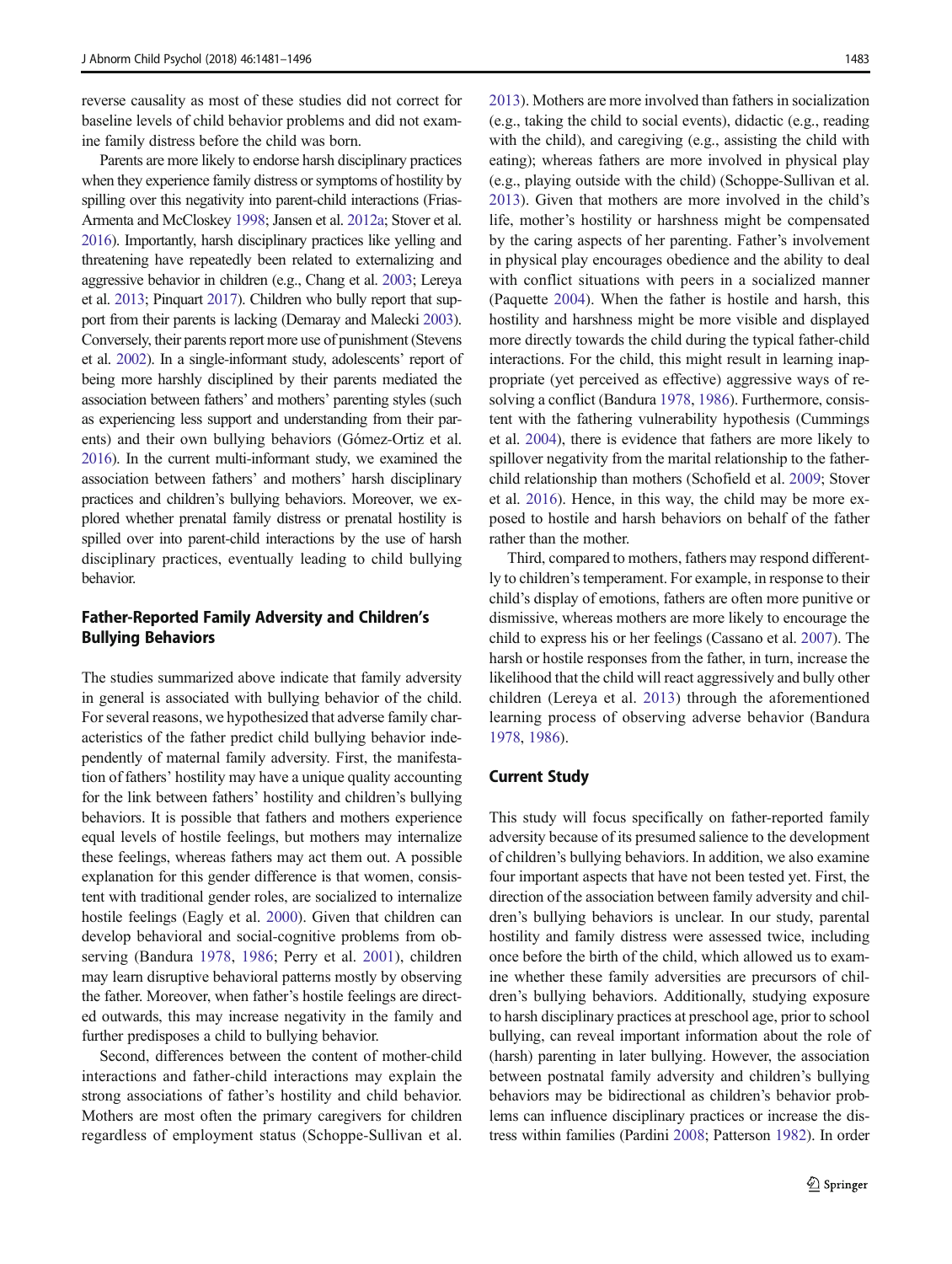to address alternative directions of association, we adjusted our analyses for child externalizing behavior as reported by the mother when the child was 18 months old.

Second, when the same informant reports on both the risk factors and on bullying involvement, the associations between family adversity and children's bullying behaviors might be inflated by common method variance. To prevent this problem, we used both parents and children's classmates as informants. Moreover, by using a peer nomination method that relies on ratings by classmates to assess bullying involvement, we avoided the problem that self-reported bullying involvement data are often biased by social desirability (Griffin and Gross [2004\)](#page-14-0).

Third, adversity of the family environment involves a range of other background family risk factors that often co-occur, such as stressful life events, financial or housing problems (Appleyard et al. [2005](#page-13-0)). Without consideration of these background family risk factors, alternative explanations remain plausible for associations between family adversity and children's disruptive behaviors (Davies et al. [2006](#page-13-0)). Background family risk factors can strain the family system and interfere with the parents' ability to sensitively care for their child (e.g., less time to spend with the child, or aversive parenting behaviors) (Ramchandani and Psychogiou [2009;](#page-14-0) Ostberg and Hagekull [2000](#page-14-0)). Therefore, we examined whether background family risk factors are associated with later bullying behaviors of children. Subsequently, we examined whether the association between family adversity and children's bullying behaviors changed when accounting for background family risk factors.

Fourth, in addition to parental gender differences, child gender differences should also be taken into account as fathers and mothers may differentially impact bullying behaviors in their sons and daughters. Boys are at higher risk for being involved in bullying than girls (Jansen et al. [2012b](#page-14-0)), which could be a result of differential socialization processes by parents (Keenan and Shaw [1997;](#page-14-0) Eagly et al. [2000](#page-14-0)). We therefore examined whether child gender moderated the association between family adversity and children's bullying behaviors.

In sum, the objective of our study was to examine the association of separate father-reported family adversity factors, i.e., hostility, family distress, and harsh disciplinary practices, assessed pre- and postnatally, in relation to children's bullying behaviors in early elementary school. These associations were contrasted with those between motherreported family adversity and children's bullying behaviors. We studied these objectives in a large prospective population-based birth cohort while accounting for possible influences of various socio-demographic factors, background family risk factors, and child externalizing problems. The first hypothesis we tested was that the contribution of father-reported family adversity to children's bullying behaviors is more pronounced than mother-reported family adversity. The second hypothesis we tested was that the association between prenatal family adversity and children's bullying behaviors is partly mediated by parental harsh disciplinary practices. Importantly, the current study assessed family adversity before and after children were born. This enabled us to examine the timing of the contribution of family adversity to children's bullying behaviors. Moreover, by using a peer nomination method to assess school bullying, we minimized potential biases of common method variance and social desirability.

# Method

#### Design and Study Population

This study is embedded in the Generation R Study (Jaddoe et al. [2012\)](#page-14-0), a large population-based cohort of children followed from fetal life onwards. The initial cohort comprised 9778 pregnant women with an expected delivery date between April 2002 and January 2006, living in Rotterdam, the Netherlands. The response at baseline was 61%, and general follow-up rates until the age of 6 years exceed 80%. Regular extensive assessments have been carried out among children and parents (see for detailed description Tiemeier et al. [2012\)](#page-15-0). Written consent was obtained from the parents. The study has been approved by the Medical Ethics Committee of the Erasmus Medical Center.

Bullying was assessed in a subsample of Generation R Study participants. An assessment of bullying was carried out in a study of peer relations across 37 elementary schools (190 school classes) in Rotterdam and suburbs, at the time when the oldest Generation R participants attended grades 1–2 of elementary school (Verlinden et al. [2014\)](#page-15-0). In total, 4017 children from the participating schools in Rotterdam completed assessment. Out of these 4017 children, 1664 children were Generation R Study participants. Parents of 1590 Generation R participants provided consent for data linkage. Subsequently, peer reports of bullying was available for 1590 Generation R Study participants. The analyses for the present study were conducted in 1298 children with data on family adversity.

#### Bullying Behaviors

Bullying behaviors were assessed in elementary school children in grades  $1-2$  (mean age 7.53 years,  $SD = 9.24$  months) using the PEERS Measure (Verlinden et al. [2014\)](#page-15-0). This interactive computerized instrument is a reliable and ageappropriate method of using peer nominations with young children.

All children in a class completed a computerized peer nomination assessment through which they nominated those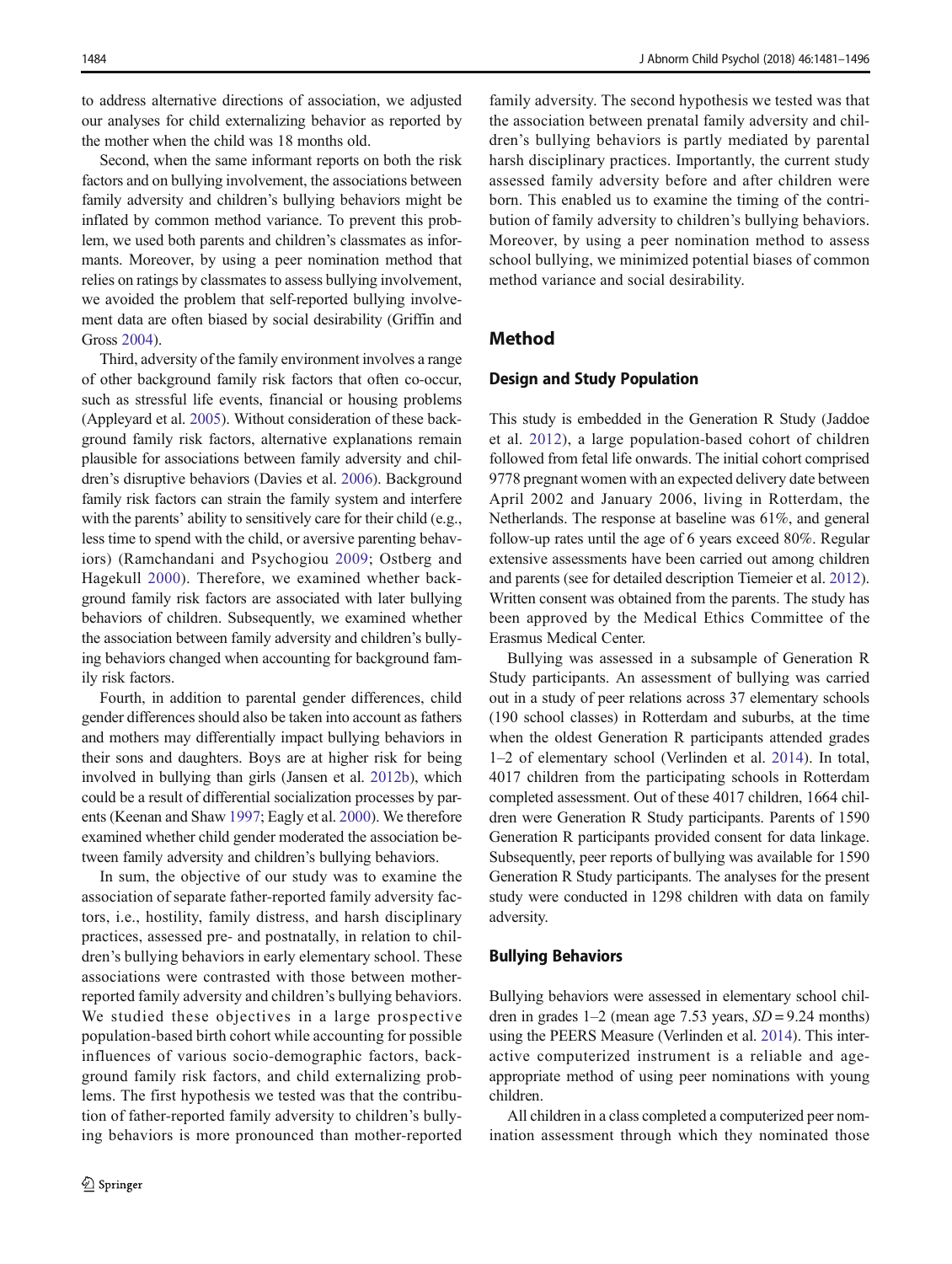classmates, who bullied them. Bullying was explained to children as intentional, repeated and continuous actions of peer aggression and that the victim finds it difficult to defend him or herself (Olweus [1993](#page-14-0)). Questions were accompanied by audio instructions and visual illustrations (Verlinden et al. [2014\)](#page-15-0). Four different forms of bullying were assessed by a yes/no question: (1) physical bullying (e.g., kicking or pushing); (2) verbal bullying (e.g., calling names); (3) relational bullying (e.g., excluding); and (4) material bullying (e.g., taking away or hiding belongings). If a question was answered affirmatively, children were asked to nominate those classmates who bullied them. To perform the nominations, they could click on the photos of the classmates on the screen.

The nominations a child received from classmates were used to calculate individual bullying scores. The received nominations were weighted by the number of classmates performing the evaluation. Thus, the individual bullying scores were based on the ratings by about 20 classmates with regards to each bullying question, and represent the extent to which a child was perceived as a bully by his or her classmates. The scores on the four different forms of bullying were averaged, with higher scores representing more bullying nominations by classmates.

#### Family Adversity Factors

Parental Hostility Hostility symptoms of fathers and mothers were assessed prenatally during pregnancy (at 20 weeks) and again postnatally when the child was 3 years old. We used the Hostility subscale of the Dutch version of the Brief Symptom Inventory (BSI; de Beurs [2004;](#page-13-0) Derogatis [1993](#page-14-0)), a validated self-report questionnaire to ascertain psychological symptoms (both state and trait; Suris et al. [2004](#page-15-0)) of individuals. The Hostility subscale consists of 5 items ("Easily becoming bored" or feeling irritable", "Uncontrollable bursts of anger", "An urge to hit, injure or cause pain to others", "An urge to damage or break things", "Often getting involved in arguments"). Fathers and mothers reported the extent to which each item described their feelings in the past week, using answer categories ranging from "not at all"  $(0)$  to "extremely"  $(4)$ . Item scores were summed and divided by the amount of completed items. Higher scores represent more hostility. The internal consistencies were  $\alpha = .70$  and  $\alpha = .62$  for fathers' prenatal and postnatal ratings respectively, and  $\alpha = .74$  and  $\alpha = .60$ for mothers' prenatal and postnatal ratings respectively.

Family Distress Family distress as perceived by the parents was assessed with 12 items from the General Functioning Scale of the McMasters Family Assessment Device (Byles et al. [1988\)](#page-13-0). Fathers and mothers filled this questionnaire during pregnancy (at 20 weeks). Mothers, but not fathers, completed it again when children were 6 years old; we used this measure as a postnatal measure of family distress. Half of the items describe healthy functioning (e.g., "In times of crisis we can turn to each other for support^); the other half portrays unhealthy functioning (e.g., "We avoid discussing our fears and concerns^). Parents rated how well each item described their family by selecting a response ranging from "strongly agree"  $(1)$  to "strongly disagree"  $(4)$ . The items describing unhealthy functioning were reverse coded. The scores per item were summed and dived by 12 yielding a total score ranging from 1 to 4. A higher total score represents less well-functioning families or more family distress. The internal consistency of family distress, measured by Cronbach's alpha, was .88 (father-reported scales) and .90 (mother-reported scales).

Harsh Disciplinary Practices To obtain information about parental disciplinary practices, fathers and mothers each filled in an adapted version consisting of 10 items of the Parent-Child Conflict Tactics Scale (CTS-PC; Straus et al. [1998\)](#page-15-0) when the child was 3 years old (Jansen et al. [2012a\)](#page-14-0). The review board of the Generation R Study decided to exclude three items on hitting and spanking because some forms of harsh punishment encompass possibly illegal practices in the Netherlands. Additionally, one question about throwing the child out of the house was excluded to make the assessment more age appropriate. Parents rated their use of disciplinary practices (e.g., "I shouted or screamed angrily at my child", "I gave my child a good shake") during the past 2 weeks on a 6point scale ranging from "never" to "five times or more". Several categories were combined due to low prevalence rates, resulting in three categories: "never"  $(0)$ , "once"  $(1)$ , and "twice or more" (2). Item scores were summed and divided by the amount of completed items. Higher scores reflect higher incidence of harsh discipline. The internal consistency of this 6-item construct was  $\alpha$  = .51 for fathers and  $\alpha$  = .56 for mothers. These relatively low reliabilities can most probably be explained by the large number of zero responses in our population-based sample.

#### Background Family Risk Factors

Following a method described elsewhere (Cecil et al. [2014;](#page-13-0) Rijlaarsdam et al. [2016](#page-14-0)), we created scores for three domains that can be considered background family risk factors. We used father's and mother's prenatal reports to gather information about these three domains: (i) life stress (e.g., death in family, work problems), (ii) contextual factors (e.g., financial difficulties, housing problems), and (iii) other background factors (e.g., educational level, criminal involvement, substance abuse). For each domain, items were summed and divided by the number of completed items. Higher scores correspond to the presence of more background family risk factors in the respective domain. See Supplementary Table 1 for full item descriptions.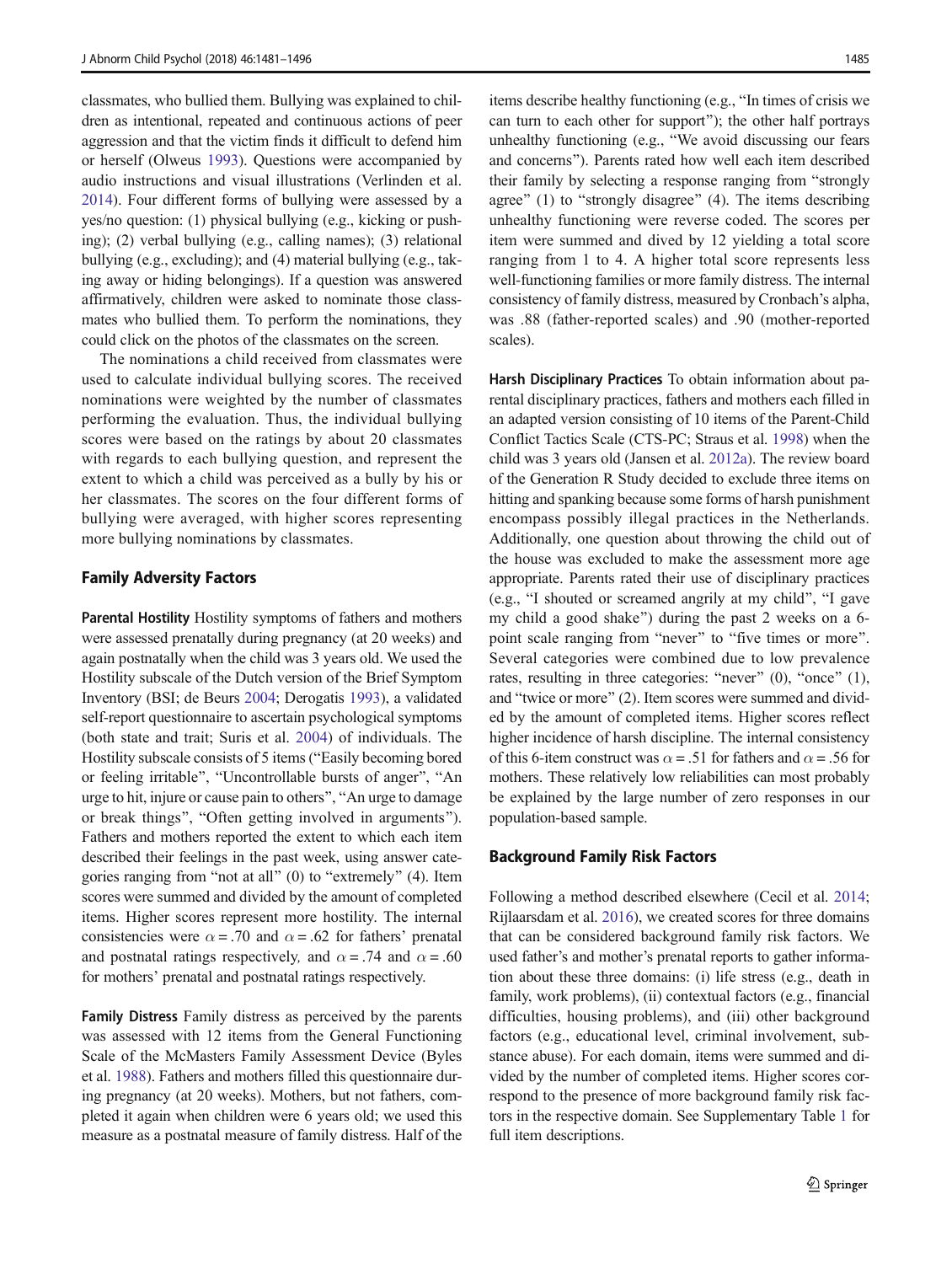#### **Covariates**

Based on previous studies of bullying, we adjusted our analyses for the following socio-demographic and psychosocial covariates as they were considered possible confounding factors in the association between family adversity and school bullying: child age, gender, national origin, monthly household income and parity (Jansen et al. [2012b;](#page-14-0) Shetgiri et al. [2014\)](#page-15-0), and child pre-existing externalizing problems (Bowes et al. [2009;](#page-13-0) Cecil et al. [2014\)](#page-13-0). We considered financial difficulties as a background family risk factor (falling under the contextual factors domain) and household income as a possible confounding factor. In the Netherlands, an extended social security system provides financial security when ones income is insufficient due to, for example, unemployment. As a result, experiencing financial difficulties is a better indicator of stress, whereas a low income in the Netherlands does not necessarily imply financial difficulties but is a broad occupational, social and educational indicator.

Information about child gender and date of birth was obtained from midwife and hospital registries. All other sociodemographic covariates were assessed by prenatal questionnaires. National origin was defined by country of birth of the parents and categorized as Dutch, other Western and non-Western. Birth order of the child (i.e., parity) ranged from "No older siblings" to "Three or more older siblings". Net monthly household income was categorized into "Less than  $E1,200$ " (below social security level), " $\epsilon$ 1,200 to  $\epsilon$ 2,000" (modal income), and "More than  $E2,000$ " (above modal income). Marital status was assessed by questionnaire and defined as single during pregnancy or when the child was 3 years old.

Children's externalizing problems at 18 months were assessed by mother report on the 24-item externalizing scale of the Child Behavior Checklist for toddlers, CBCL/1½–5 (Achenbach and Rescorla [2000\)](#page-13-0). The psychometric properties of the CBCL are well established (Achenbach and Rescorla [2000\)](#page-13-0). The mother evaluated child behavior (e.g., "Cannot sit still, is restless or hyperactive", "Fights a lot") over the past two months using answer categories ranging from "not true" (0) to "very true or often true" (2). Higher scores represent more externalizing problems. The internal consistency for the externalizing scale was  $\alpha = .88$ .

#### Statistical Analyses

Baseline characteristics of the data were explored and Spearman's correlation coefficients between all family adversity variables and children's bullying behaviors were calculated. To investigate possible selection bias (non-response analysis), we compared differences in baseline characteristics of participants with  $(n = 1298)$  and without  $(n = 292)$  data on family adversity with the Chi-square statistic, one-way ANOVAs, and the Mann-Whitney U test. Likewise, we

compared baseline characteristics between boys ( $n = 631$ ) and girls ( $n = 667$ ).

For our main analyses, to approximate a normal distribution, the background family risk factors, hostility, bullying and externalizing scores were square root transformed; the family distress and harsh parenting scores were logarithmic (Log 10) transformed. Transformed variables were standardized to allow comparability.

To examine associations between father- and motherreported family adversity (i.e., hostility, family distress, and harsh parenting) and children's bullying behaviors (hypothesis 1), three multilevel linear regression models were conducted for each predictor separately. In order to examine the effect of the background family risk factors (i.e., life stress, contextual factors, and other background risks factors) and early childhood externalizing problems on children's bullying behaviors, we also included these as predictors in the first two models. In model 1, unadjusted multilevel linear regression analyses were performed for each predictor separately. Next, to assess whether the associations were similar for boys and girls, we explored interactions between each predictor and child gender. Multiplicative interaction terms that were added to the model to test gender effect modification were nonsignificant ( $p > .05$ ). In model 2, we adjusted for sociodemographic characteristics (i.e., child gender, age, ethnicity, parity, and monthly household income) by adding these variables as covariates. Since variables can be confounders without empirical evidence for it in the current dataset (Lee [2014\)](#page-14-0), we based our choice of confounders on previous studies and added them as covariates without backward or forward selection methods. In order to address alternative explanations and directions of the associations between family adversity and children's bullying behaviors, in model 3 we additionally adjusted for the background family risk factors (i.e., life stress, contextual factors, and other background risks factors) as well as for early childhood externalizing problems. To test for differences between the effect estimates (i.e., standardized regression coefficients) of each specific father-reported family adversity factor and the corresponding mother-reported family adversity factor, we produced 84% confidence intervals around the effect estimates and examined the overlap. As reported by Julious [\(2004\)](#page-14-0), the level of statistical significance between the two effect estimates would be .05 or lower if the 84% confidence intervals do not overlap.

In further analyses, in order to get an indication of whether father-reported family adversity predicts children's bullying behaviors over and above that of the background family risk factors, early childhood behavior problems and motherreported family adversity, we tested a hierarchical multilevel model in which the following predictors were entered cumulatively in four blocks: (1) background family risk factors, (2) early childhood externalizing problems, (3) mother-reported family adversity, and (4) father-reported family adversity. The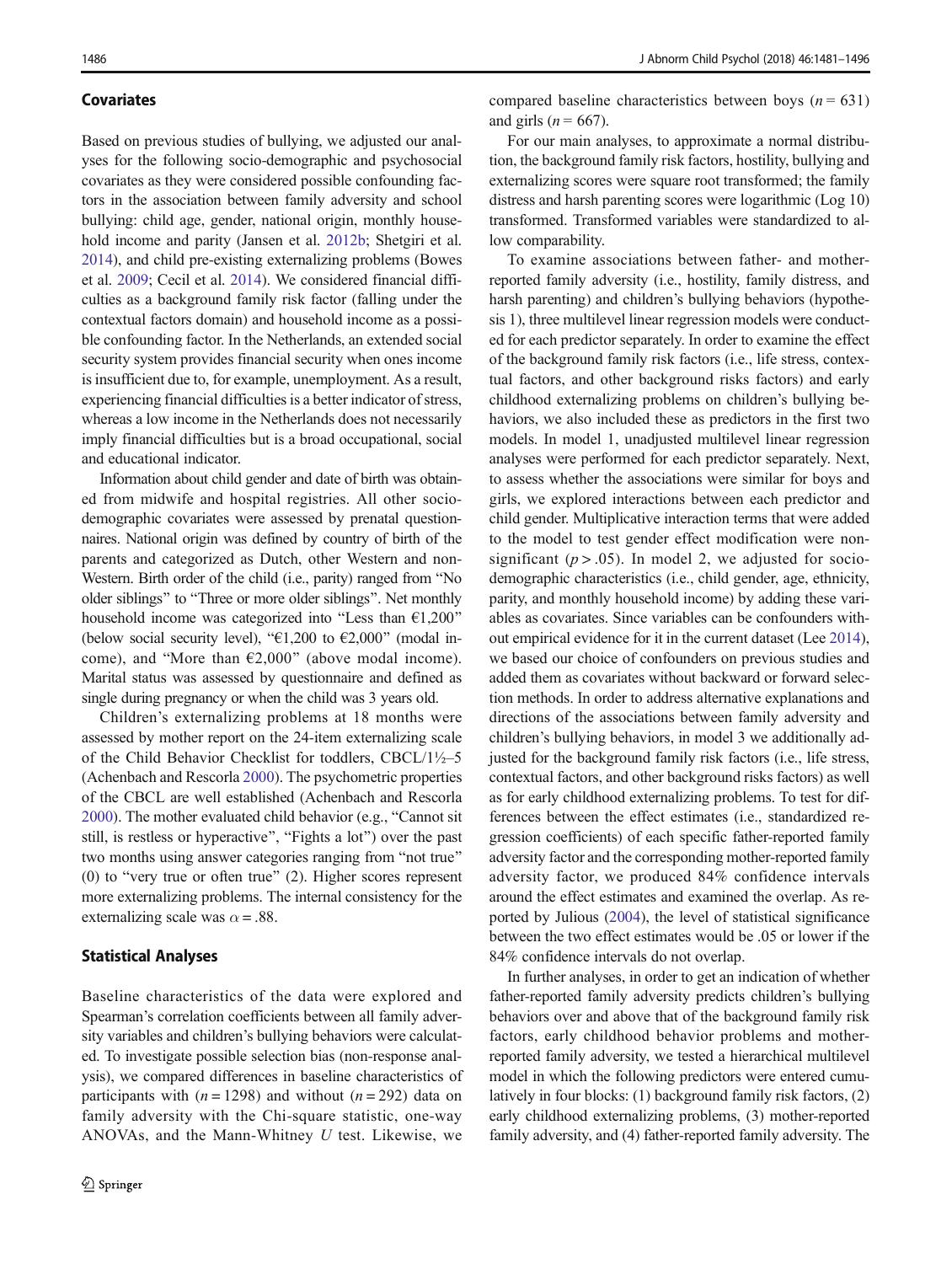cumulative blocks were compared using the chi-square likelihood ratio test.

Lastly, to examine whether the association between prenatal family adversity and children's bullying behaviors is partly mediated by parental harsh disciplinary practices (hypothesis 2), we performed mediation analyses. We accounted for all socio-demographic covariates and background family risk factors. Additionally, when considering fathers' prenatal hostility or family distress as a predictor, we adjusted the analysis for mothers' prenatal hostility or family distress respectively, and vice versa. Likewise, the analyses regarding fathers' harsh disciplinary practices as a mediator were adjusted for mothers' harsh disciplinary practices, and vice versa. The bootstrapping method, a nonparametric resampling procedure, was used (Hayes [2013](#page-14-0)). With this method, a confidence interval around each estimate of the indirect (i.e., mediating) effect was computed. If zero is not included within the confidence interval, an indirect effect is present. As recommended by Wen and Fan [\(2015\)](#page-15-0), the proportion of the indirect effect relative to the total effect was calculated as an effect size measure  $(P_M)$ . Using the SPSS script for the Indirect procedure (Hayes [2013](#page-14-0)), bootstrapping for five imputed datasets was performed separately; 5000 samples were requested; and 95% bias-corrected confidence intervals were calculated. Results from the five bootstrap analyses were averaged together.

Missing values of the covariates and risk factors were estimated using multiple imputation. The reported effect estimates are the pooled results of five imputed datasets. Results for our complete case sensitivity analysis were essentially unchanged. We accounted for the clustered data structure (i.e., children from the same school classes were tested) by performing multilevel analyses using school class as a grouping variable. For each predictor, the best fitting model (i.e., fixed effects model, random intercepts model, or random intercepts and slopes model) was chosen using the chi-square likelihood ratio test. For all predictors, the chi-square test of the difference in −2 log likelihood showed a significant increase in explained variance between the fixed effects model and the random intercepts model ( $p < .05$ ), but not between the random intercepts model and random intercepts and slopes model ( $p > .05$ ). Therefore, only results from the random intercepts models are reported. Statistical analyses were performed using SPSS Statistics 21.0 (IBM Corporation, Somers, NY, USA).

#### Non-response Analyses

Data were more often missing for children with non-Western national origins (64% vs. 25%;  $\chi^2$  (2) = 145.65, p < .001), families with a lower income (44% vs. 12%;  $\chi^2$  (2) = 90.04,  $p < .001$ ), and higher parity (11% vs. 2%;  $\chi^2$  (3) = 82.98, p < .001). Moreover, higher background family risk factors scores (mean rank 793 vs. 599;  $U = 21,736$ ,  $z = -4.00$ , p

< .001), higher scores of mothers' prenatal hostility (mean rank 702 vs. 560;  $U = 23,027$ ,  $z = -3.33$ ,  $p = .001$ ), higher scores of mother-reported family distress 6 years after birth (mean rank 746 vs. 611;  $U = 45,919$ ,  $z = -3.68$ ,  $p < .001$ ), and higher scores of mothers' harsh parenting (mean rank 681 vs. 528;  $U = 10,318$ ,  $z = -2.66$ ,  $p = .008$ ) were found in participants with missing data.

## Results

Child and parent characteristics of the study sample are presented in Table [1](#page-7-0). Our sample comprised 49% boys, 64% of children were of Dutch national origin (Table [1](#page-7-0)). Bullying behavior was assessed at the mean age of 7.5 years  $(SD =$ 9.2 months). In comparison with girls, boys displayed more externalizing behavior (mean rank 536 vs 477;  $U = 112,499$ ,  $z = -3.21$ ,  $p = .001$ ), more bullying behavior (mean rank 750 vs. 555;  $U = 147,260$ ,  $z = -9.37$ ,  $p < .001$ ), and were more harshly disciplined by their father (mean rank 471 vs. 391;  $U = 74,339$ ,  $z = -4.88$ ,  $p < .001$ ) and mother (mean rank 553 vs. 485;  $U = 116,190$ ,  $z = -3.75$ ,  $p < .001$ ). As shown in Table [2](#page-8-0), all family adversity variables were significantly correlated with children's bullying behaviors, with the exception of mothers' hostility 3 years after birth of their child.

#### Family Adversity and Children's Bullying Behaviors

The results of the multilevel regression analyses predicting children's bullying behaviors in early elementary school from background family risk factors, early childhood externalizing problems, and several components of family adversity (i.e., parental hostility, family distress, and harsh disciplinary practices) are presented in Table [3.](#page-9-0) In unadjusted model 1, the background family risk factor domains of contextual factors and other background factors, as well as children's externalizing behavior problems, were associated with children's bullying behaviors (all  $p < .05$ ). Moreover, almost all family adversities were associated with children's bullying behaviors, with the exception of mothers' prenatal and postnatal hostility  $(p > .05)$ .

After adjusting for socio-demographic covariates in model 2, the other background factors domain and children's externalizing behavior problems remained associated with children's bullying behaviors ( $p < .05$ ). Furthermore, several family adversities remained associated with children's bullying behaviors. First, the analyses of family distress showed that family distress as experienced prenatally by fathers  $(B = 0.10,$ 95% CI = [0.05, 0.15],  $p < .001$  and as experienced 6 years after birth by mothers ( $B = 0.09$ , 95% [CI = 0.04, 0.14], p < .001) were associated with children's bullying behaviors. Second, hostility symptoms of fathers 3 years after birth of their child  $(B = 0.06, 95\%$  [CI = 0.01, 0.11],  $p = .02$ ) were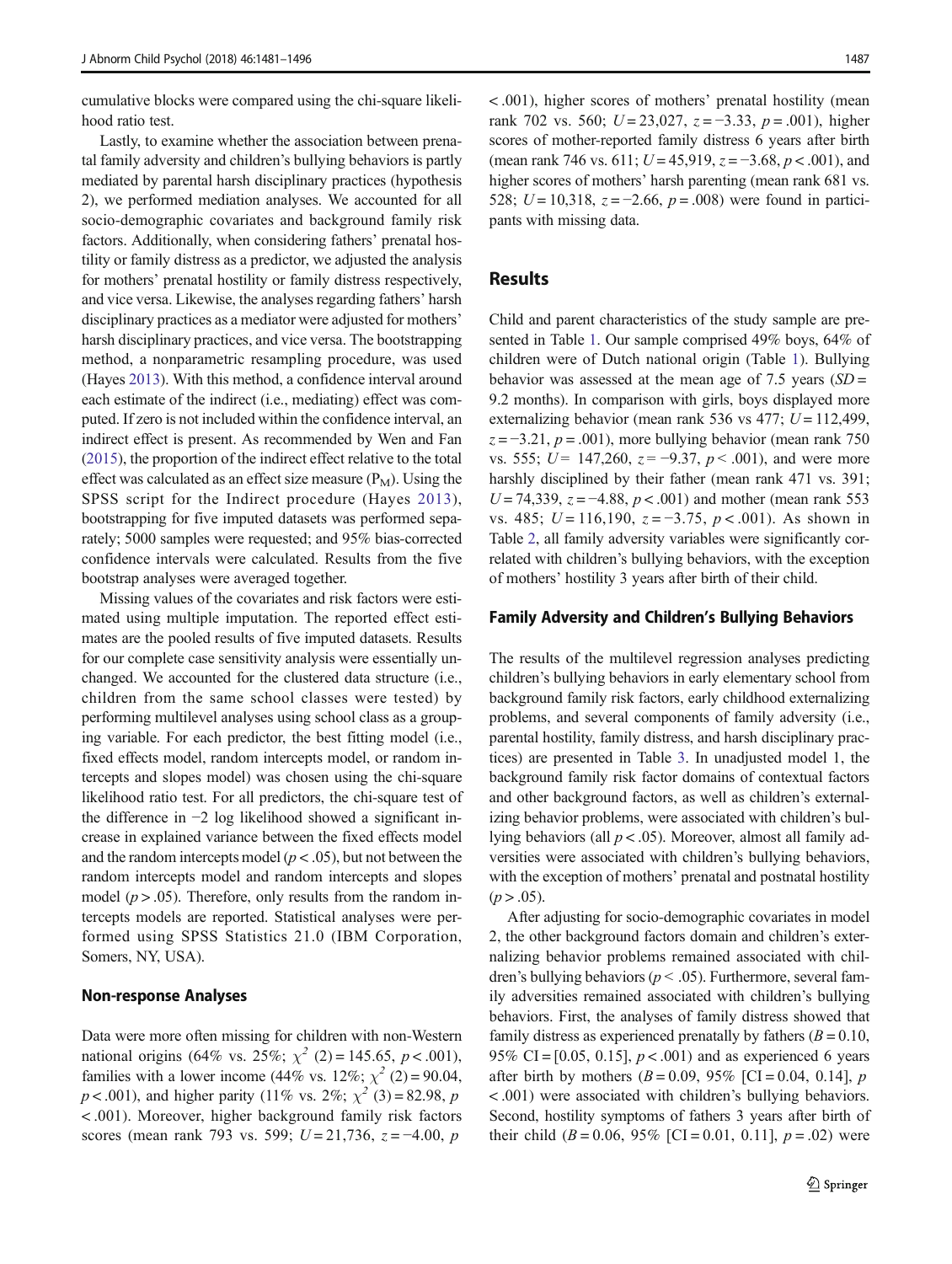#### <span id="page-7-0"></span>Table 1 Sample characteristics

|                                                    | All children<br>$(N=1,298)$ |             | <b>Boys</b><br>$(n = 631)$ |             | $\operatorname{Girls}^{\operatorname{b}}$<br>$(n = 667)$ |                |
|----------------------------------------------------|-----------------------------|-------------|----------------------------|-------------|----------------------------------------------------------|----------------|
| Characteristic                                     | $\boldsymbol{n}$            | $M(SD)^a$   | $\boldsymbol{n}$           | $M(SD)^a$   | $\boldsymbol{n}$                                         | $M(SD)^a$      |
| Child characteristics                              |                             |             |                            |             |                                                          |                |
| Gender (boys, %)                                   | 1,298                       | 48.61       |                            |             |                                                          |                |
| Age (years)                                        | 1,298                       | 7.52(0.77)  | 631                        | 7.55(0.77)  | 667                                                      | 7.50(0.78)     |
| Child national origin (%)                          |                             |             |                            |             |                                                          |                |
| Dutch                                              | 832                         | 64.35       | 398                        | 63.17       | 434                                                      | 65.46          |
| Other Western                                      | 144                         | 11.14       | 71                         | 11.27       | 73                                                       | 11.01          |
| Non-Western                                        | 317                         | 24.52       | 161                        | 25.56       | 156                                                      | 23.53          |
| Parental characteristics                           |                             |             |                            |             |                                                          |                |
| Monthly household income (prenatal) $(\%)$         |                             |             |                            |             |                                                          |                |
| Less than $£1200$ (below social security)          | 133                         | 12.16       | 63                         | 11.71       | 70                                                       | 12.59          |
| €1200 to €2000 (average)                           | 194                         | 17.73       | 110                        | 20.45       | 84                                                       | 15.11          |
| More than $\epsilon$ 2000 (modal)                  | 767                         | 70.11       | 365                        | 67.84       | 402                                                      | 72.30          |
| Marital status (% single)                          | 1027                        | 15.68       | 500                        | 17.60       | 527                                                      | 13.85          |
| Older sibling(s) in family (parity $>0$ ) (%)      | 1264                        | 43.67       | 615                        | 43.25       | 649                                                      | 44.07          |
| Background family risk factors                     |                             |             |                            |             |                                                          |                |
| Life stress                                        | 1069                        | 2.17(1.61)  | 508                        | 2.14(1.59)  | 561                                                      | 2.19(1.63)     |
| Contextual factors                                 | 969                         | 0.97(1.34)  | 464                        | 1.00(1.38)  | 505                                                      | 0.95(1.30)     |
| Other background factors                           | 713                         | 0.36(0.70)  | 346                        | 0.37(0.75)  | 367                                                      | 0.35(0.65)     |
| Early childhood behavioral problems <sup>c</sup>   |                             |             |                            |             |                                                          |                |
| Externalizing problems 18 months                   | 1010                        | 10.43(6.66) | 486                        | 11.06(6.58) | 524                                                      | $9.84(6.68)$ * |
| Family adversity                                   |                             |             |                            |             |                                                          |                |
| Hostility, prenatal <sup>d</sup>                   |                             |             |                            |             |                                                          |                |
| Father                                             | 921                         | 0.17(0.31)  | 452                        | 0.18(0.31)  | 469                                                      | 0.16(0.30)     |
| Mother                                             | 1077                        | 0.28(0.40)  | 513                        | 0.29(0.43)  | 564                                                      | 0.27(0.37)     |
| Family distress, prenatal <sup>e</sup>             |                             |             |                            |             |                                                          |                |
| Father                                             | 920                         | 1.53(0.41)  | 450                        | 1.53(0.42)  | 470                                                      | 1.52(0.41)     |
| Mother                                             | 1164                        | 1.55(0.47)  | 552                        | 1.56(0.47)  | 612                                                      | 1.54(0.46)     |
| Hostility, 3 years after birth <sup>d</sup>        |                             |             |                            |             |                                                          |                |
| Father                                             | 896                         | 0.17(0.27)  | 431                        | 0.18(0.28)  | 465                                                      | 0.17(0.28)     |
| Mother                                             | 1031                        | 0.18(0.26)  | 503                        | 0.18(0.25)  | 528                                                      | 0.18(0.27)     |
| Harsh discipline, 3 years after birth <sup>f</sup> |                             |             |                            |             |                                                          |                |
| Father                                             | 857                         | 1.78(1.74)  | 407                        | 2.07(1.84)  | 450                                                      | $1.51(1.61)$ * |
| Mother                                             | 1035                        | 2.08(1.87)  | 504                        | 2.34(2.06)  | 531                                                      | $1.84(1.63)*$  |
| Family distress, 6 years after birth <sup>e</sup>  |                             |             |                            |             |                                                          |                |
| Mother                                             | 1140                        | 1.51(0.42)  | 551                        | 1.53(0.43)  | 589                                                      | 1.49(0.41)     |
| Outcome                                            |                             |             |                            |             |                                                          |                |
| Child bullying behavior <sup>g</sup>               | 1298                        | 0.05(0.05)  | 631                        | 0.06(0.06)  | 667                                                      | $0.03(0.03)*$  |

Values are based on untransformed variables

<sup>a</sup> Unless otherwise indicated. <sup>b</sup> Gender differences were tested with the chi-square statistic for categorical variables and the Mann-Whitney U test for nonnormally distributed continuous variables. Significant gender difference  $(p < .05)$  are denoted by an asterisk. <sup>c</sup> Child externalizing behavior problems were assessed with CBCL/1½-5, the Dutch version of the Child Behavior Checklist. <sup>d</sup> Hostility symptoms were measured with the Brief Symptom Inventory. <sup>e</sup> Family distress was measured with the McMasters Family Assessment Device. <sup>f</sup> Harsh disciplinary practices were assessed using a questionnaire based on the Parent-Child Conflict Tactics Scale. <sup>g</sup> Bullying behaviors were assessed at age 8 years using the PEERS Measure

associated with children's bullying behaviors. Third, results indicated that fathers' but not mothers' harsh disciplinary practices when their child was 3 years old were associated with children's bullying behaviors (fathers  $B = 0.06$ , 95%  $CI = [0.01, 0.11], p = .02;$  mothers  $B = 0.02, 95%$  $CI = [-0.03, 0.08], p = .44$ .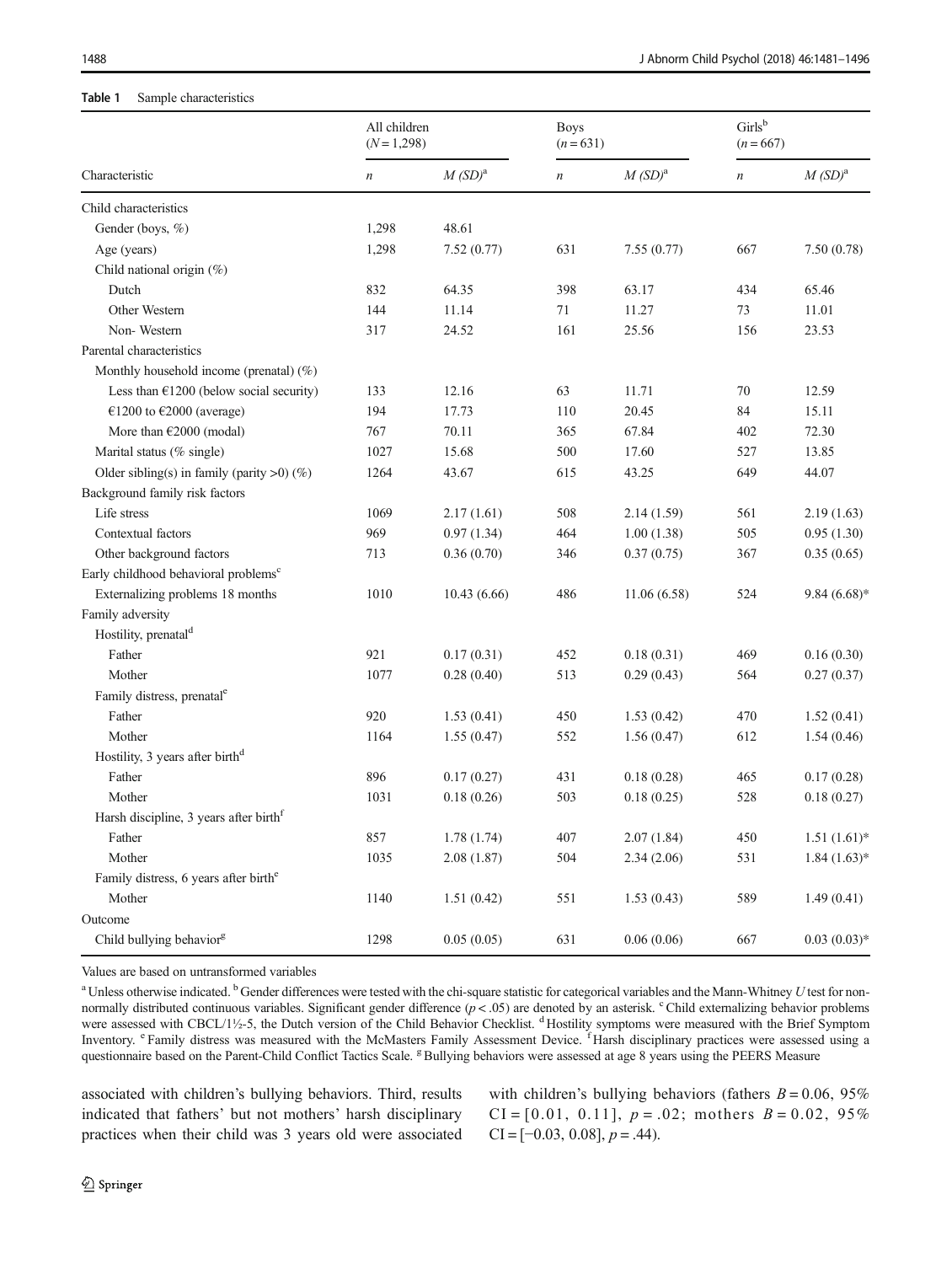<span id="page-8-0"></span>Table 2 Bivariate correlations between family adversity, early childhood behavioral problems and children's bullying behaviors  $(N = 1298)$ 

| Variable                              | 1      | 2      | 3      | $\overline{4}$ | 5      | 6      | 7      | 8      | 9      | 10   |
|---------------------------------------|--------|--------|--------|----------------|--------|--------|--------|--------|--------|------|
| Hostility, prenatal                   |        |        |        |                |        |        |        |        |        |      |
| 1. Father                             |        |        |        |                |        |        |        |        |        |      |
| 2. Mother                             | $.18*$ |        |        |                |        |        |        |        |        |      |
| Family distress, prenatal             |        |        |        |                |        |        |        |        |        |      |
| 3. Father                             | $.27*$ | $.23*$ |        |                |        |        |        |        |        |      |
| 4. Mother                             | $.20*$ | $.25*$ | $.45*$ |                |        |        |        |        |        |      |
| Hostility, 3 years after birth        |        |        |        |                |        |        |        |        |        |      |
| 5. Father                             | $.34*$ | $.13*$ | $.22*$ | $.16*$         |        |        |        |        |        |      |
| 6. Mother                             | $.11*$ | $.25*$ | $.14*$ | $.19*$         | $.19*$ |        |        |        |        |      |
| Harsh discipline, 3 years after birth |        |        |        |                |        |        |        |        |        |      |
| 7. Father                             | $.17*$ | .07    | $.12*$ | $.11*$         | $.32*$ | $.16*$ |        |        |        |      |
| 8. Mother                             | $.11*$ | $.16*$ | $.14*$ | $.16*$         | $.09*$ | $.30*$ | $.42*$ |        |        |      |
| Family distress, 6 years after birth  |        |        |        |                |        |        |        |        |        |      |
| 9. Mother                             | $.10*$ | $.18*$ | $.29*$ | $.44*$         | $.17*$ | $.24*$ | $.15*$ | $.16*$ |        |      |
| Early childhood behavioral problems   |        |        |        |                |        |        |        |        |        |      |
| 10. Externalizing problems 18 months  | $.13*$ | $.17*$ | $.16*$ | $.13*$         | $.08*$ | $.18*$ | $.13*$ | $.24*$ | $.16*$ |      |
| Outcome                               |        |        |        |                |        |        |        |        |        |      |
| 11. Child bullying behavior           | $.10*$ | $.10*$ | $.17*$ | $.13*$         | $.07*$ | $-.02$ | $.12*$ | $.10*$ | $.15*$ | .09* |

Values are based on untransformed variables and represent Spearman correlation coefficients.

 $*p$  < .05

To examine whether the associations between family adversity and children's bullying behaviors changed when accounting for background family risk factors and early childhood behavior problems, we additionally adjusted for life stress, contextual factors, other background factors, and child externalizing behavior in model 3. The results showed that father-reported prenatal family distress, fathers' hostility 3 years after birth of their child, fathers' harsh disciplinary practices, and mother-reported family distress 6 years after birth of their child remained associated with children's bullying behaviors (all  $p < .05$ ). However, the effect estimates of the father-reported family adversity factors were not significantly different to the corresponding motherreported family adversity factors, since the 84% confidence intervals of the effect estimates overlapped (data not shown).

# Father-Reported Family Adversity and Children's Bullying Behaviors

The results from the hierarchical multilevel model, in which we tested four blocks of predictors cumulatively, are presented in Supplemental Table 2. The comparison of block 3 to block 4 shows that father-reported family adversity predicted children's bullying behaviors over and above that of the background family risk factors, early childhood externalizing problems and mother-reported family adversity  $(x^{2} (4) = 14.93, p < .01).$ <sup>1</sup>

#### Mediation by Parental Harsh Disciplinary Practices

Several mediation models tested whether the association between prenatal family adversity and children's bullying behaviors is partly mediated by harsh disciplinary practices. The association between prenatal hostility symptoms of fathers and children's bullying behaviors was mediated through fathers' harsh disciplinary practices (Fig. [1\)](#page-10-0). The point estimate of this indirect effect was 0.012, with a 95% bias-corrected confidence interval from 0.004 to 0.023. Relative to the total effect (0.048), this gives an effect size of  $P_M = .25$ . In other words, 25% of the effect of fathers' prenatal hostility on children's bullying behaviors occurred indirectly through fathers' harsh disciplinary practices. Likewise, the association between prenatal family distress as reported by fathers and children's bullying behaviors was mediated through fathers' harsh disciplinary practices. The point estimate of this indirect effect was 0.007, with a 95% bias-corrected

<sup>&</sup>lt;sup>1</sup> Mother-reported family adversity also predicted children's bullying behaviors over and above that of the background family risk factors, early childhood externalizing problems and father-reported family adversity ( $\chi^2$  (5) = 13.64,  $p < .05$ ).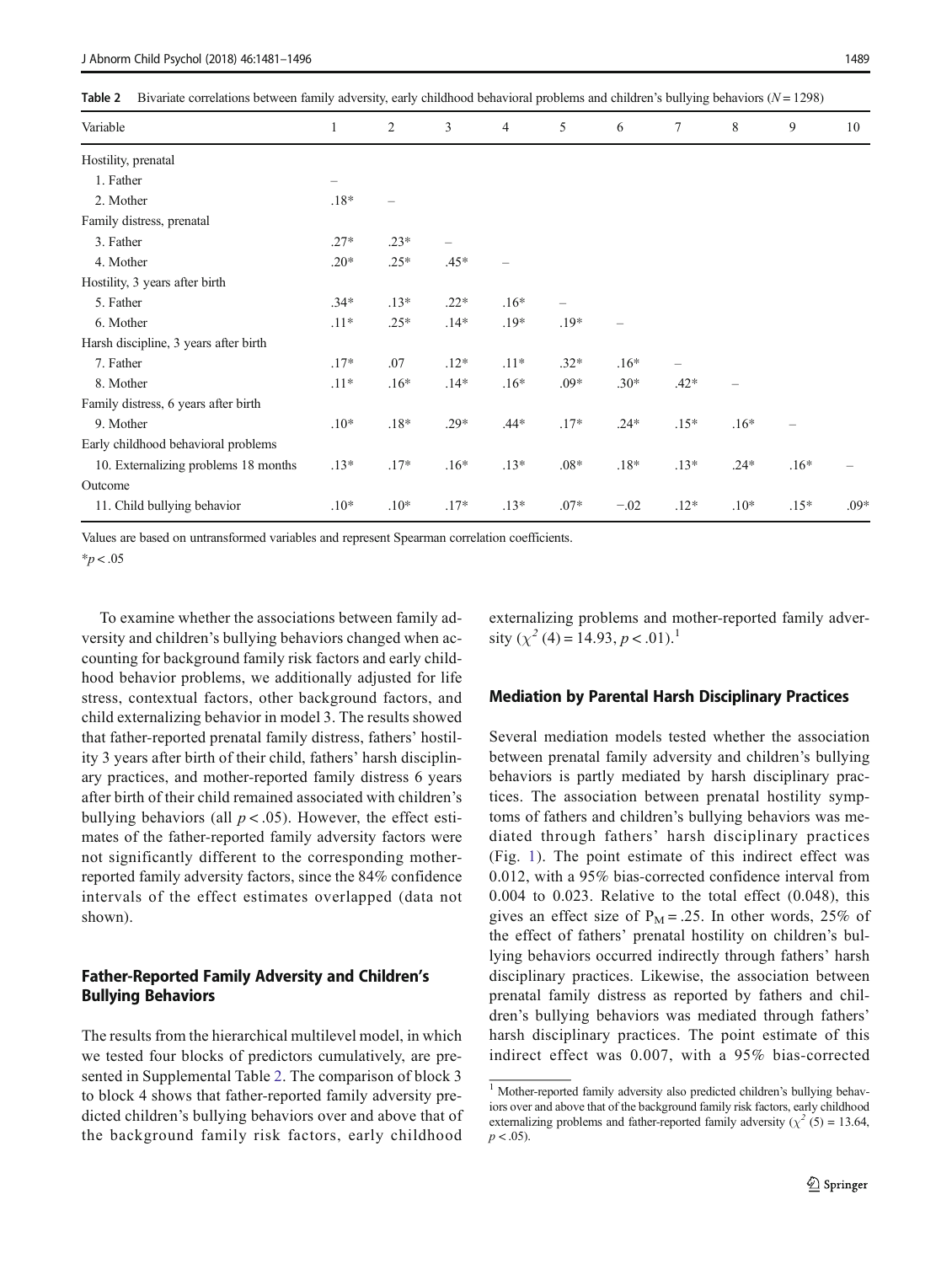|                                       | Bullying score       |                 |                      |                                |                                                                                                                  |                 |  |  |  |
|---------------------------------------|----------------------|-----------------|----------------------|--------------------------------|------------------------------------------------------------------------------------------------------------------|-----------------|--|--|--|
|                                       | Unadjusted (Model 1) |                 | covariates (Model 2) | Adjusted for socio-demographic | Additionally adjusted for background<br>family risk factors and early childhood<br>behavioral problems (Model 3) |                 |  |  |  |
| Variable                              | B<br>95% CI          |                 | B                    | 95% CI                         | B                                                                                                                | 95% CI          |  |  |  |
| Background family risk factors        |                      |                 |                      |                                |                                                                                                                  |                 |  |  |  |
| Life stress                           | 0.04                 | $[-0.01, 0.09]$ | 0.02                 | $[-0.03, 0.07]$                | n.a.                                                                                                             |                 |  |  |  |
| Contextual factors                    | $0.10***$            | [0.05, 0.15]    | 0.03                 | $[-0.02, 0.09]$                | n.a.                                                                                                             |                 |  |  |  |
| Other background factors              | $0.16***$            | [0.08, 0.23]    | $0.12**$             | [0.04, 0.19]                   | n.a.                                                                                                             |                 |  |  |  |
| Early childhood behavioral problems   |                      |                 |                      |                                |                                                                                                                  |                 |  |  |  |
| Externalizing problems 18 months      | $0.10***$            | [0.04, 0.15]    | $0.06*$              | [0.01, 0.11]                   | n.a.                                                                                                             |                 |  |  |  |
| Family adversity                      |                      |                 |                      |                                |                                                                                                                  |                 |  |  |  |
| Hostility, prenatal                   |                      |                 |                      |                                |                                                                                                                  |                 |  |  |  |
| Father                                | $0.08*$              | [0.01, 0.15]    | 0.06                 | $[-0.01, 0.12]$                | 0.03                                                                                                             | $[-0.03, 0.10]$ |  |  |  |
| Mother                                | 0.05                 | [0.00, 0.10]    | 0.00                 | $[-0.05, 0.05]$                | $-0.04$                                                                                                          | $[-0.10, 0.02]$ |  |  |  |
| Family distress, prenatal             |                      |                 |                      |                                |                                                                                                                  |                 |  |  |  |
| Father                                | $0.14***$            | [0.09, 0.20]    | $0.10***$            | [0.05, 0.15]                   | $0.08**$                                                                                                         | [0.02, 0.13]    |  |  |  |
| Mother                                | $0.11***$            | [0.06, 0.16]    | 0.04                 | $[-0.01, 0.09]$                | 0.03                                                                                                             | $[-0.02, 0.08]$ |  |  |  |
| Hostility, 3 years after birth        |                      |                 |                      |                                |                                                                                                                  |                 |  |  |  |
| Father                                | $0.08**$             | [0.02, 0.13]    | $0.06*$              | [0.01, 0.11]                   | $0.06*$                                                                                                          | [0.001, 0.11]   |  |  |  |
| Mother                                | 0.02                 | $[-0.04, 0.08]$ | 0.01                 | $[-0.05, 0.06]$                | $-0.01$                                                                                                          | $[-0.08, 0.05]$ |  |  |  |
| Harsh discipline, 3 years after birth |                      |                 |                      |                                |                                                                                                                  |                 |  |  |  |
| Father                                | $0.11***$            | [0.06, 0.16]    | $0.06*$              | [0.01, 0.11]                   | $0.06*$                                                                                                          | [0.01, 0.11]    |  |  |  |
| Mother                                | $0.08**$             | [0.02, 0.14]    | 0.02                 | $[-0.03, 0.08]$                | 0.00                                                                                                             | $[-0.07, 0.06]$ |  |  |  |
| Family distress, 6 years after birth  |                      |                 |                      |                                |                                                                                                                  |                 |  |  |  |
| Mother                                | $0.13***$            | [0.08, 0.18]    | $0.09***$            | [0.04, 0.14]                   | $0.07**$                                                                                                         | [0.02, 0.12]    |  |  |  |

<span id="page-9-0"></span>Table 3 Multilevel regression analyses predicting children's bullying behaviors from background family risk factors, early childhood behavioral problems and family adversity  $(N = 1298)$ 

Presented coefficient: standardized B derived from multilevel linear regression analyses (using transformed variables). Model 2 was adjusted for the following socio-demographic covariates: child gender, age, ethnicity, parity, and parental income. Model 3 was adjusted for the socio-demographic covariates and additionally for background family risk factors (i.e., life stress, contextual risks, and other background factors) and early childhood behavioral problems (i.e., children's externalizing problems at 18 months). CI = confidence interval.

 $* p < .05$ .  $* p < .01$ .  $* * p < .001$ 

confidence interval from 0.001 to 0.017. Relative to the total effect (0.075), this gives an effect size of  $P_M = .10$ , meaning that only a small proportion (10%) of the effect of father-reported prenatal family distress on children's bullying behaviors occurred indirectly through fathers' harsh disciplinary practices. The indirect effects of the models containing mothers' prenatal hostility or family distress as predictors, however, were non-significant (results not shown).

# Sensitivity Analyses

Analyses presented in Table 3 were repeated in a subsample excluding single-mother families (i.e., single during pregnancy or when the child was 3 years old; Supplementary Table 3). The results gave a similar picture as in the full sample, although the association between fathers' hostility 3 years after birth of their child and children's bullying behaviors was slightly attenuated.

# **Discussion**

This study extends previous research by focusing on the specific role of fathers and mothers in the development of children's bullying behaviors. Although the effect sizes were small, we showed that father-reported family adversity (consisting of both traits and behaviors) was prospectively associated with school bullying, whereas the effect of mother-reported family adversity was less pronounced. More specifically, when analyzing the family adversity factors separately, the following paternal risk factors were related to children's bullying behaviors in early elementary school: (1) father-reported prenatal family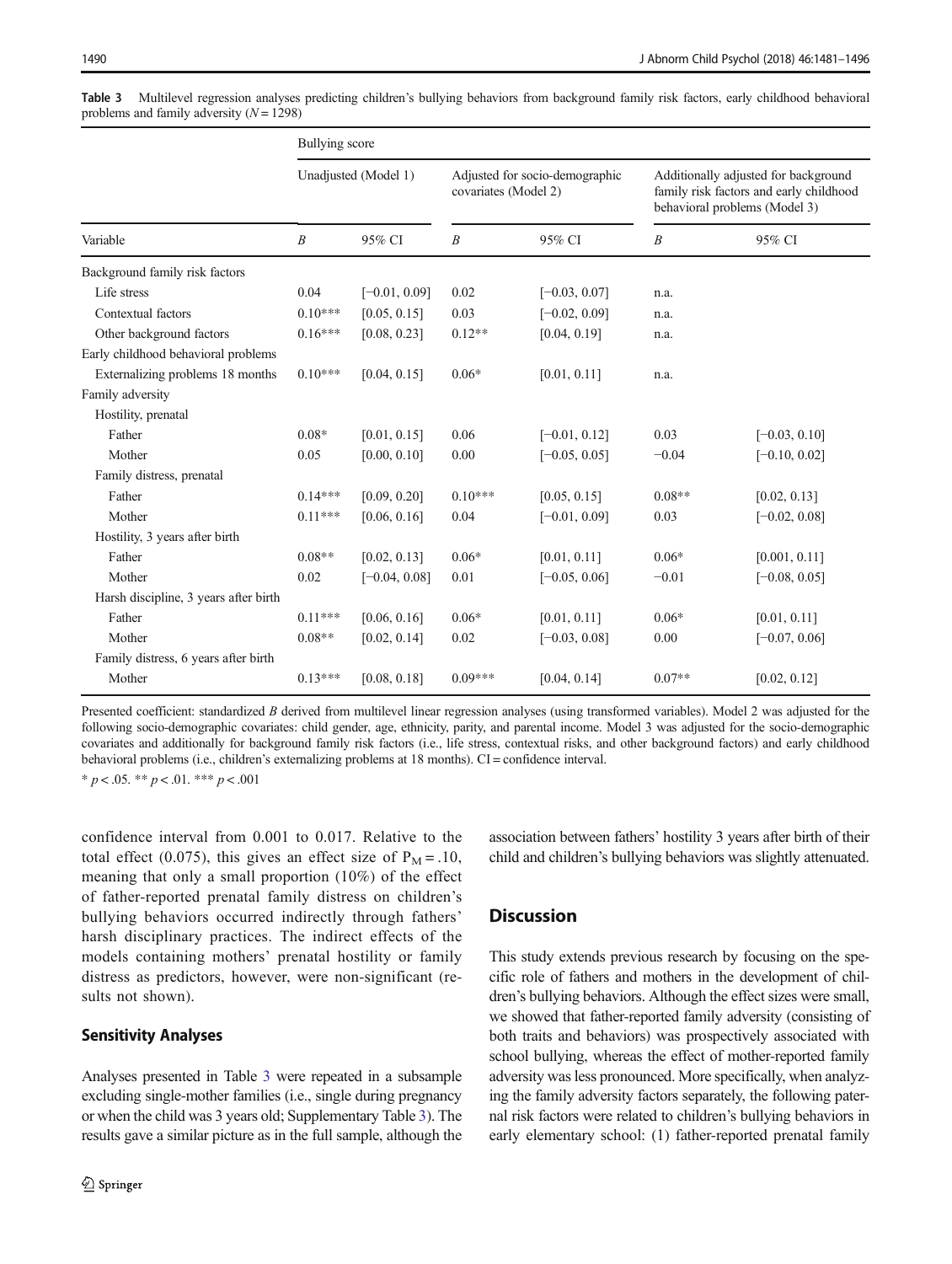<span id="page-10-0"></span>

- background family risk factors
- mothers' prenatal & postnatal hostility
- mothers' harsh discipline

#### **Model B**



Fig. 1 Mediation analyses (using transformed variables) predicting the impact of fathers' prenatal hostility (model A) and father-reported prenatal family distress (model B) on children's bullying behaviors in early elementary school via fathers' harsh disciplining practices at 3 years. Values are standardized coefficient estimates. Models are adjusted for the socio-demographic covariates (child gender, age, ethnicity, parity, and parental income), background family risk factors (i.e., life stress, contextual factors, and other background factors), mothers' harsh disciplinary practices, and for mothers' prenatal and postnatal hostility (model A), or mother-reported prenatal and postnatal family distress (model B).  $*_{p < .05}$ .  $*_{p < .01}$ .  $*_{p < .001}$ 

distress, (2) fathers' hostility at preschool age, and (3) fathers' harsh disciplinary practices at preschool age. By contrast, only one family adversity factor reported by mothers was associated with children's bullying behaviors, namely family distress in childhood. The associations were independent of background family risk factors (i.e., life stress, contextual factors, and other background factors such as parental education and risk taking record) and early childhood externalizing problems. In addition, our sensitivity analyses showed that the associations were similar for the subsample excluding single-mother families during pregnancy or when the child was 3 years old. Moreover, fatherreported family adversity predicted children's bullying behaviors over and above the background family risk factors, early childhood externalizing problems and mother-reported family adversity. However, when we compared the effect estimates of each father-reported family adversity factor to the corresponding mother-reported family adversity factor, we did not find a significant difference. Yet, taking all results into consideration, it is still striking that father's behavior is consistently associated with later child bullying behavior.

The current study also sought to uncover the process by which prenatal family distress or prenatal hostility leads to children's bullying behaviors at school by examining the mediational role of harsh disciplinary practices at preschool age. In line with our second hypothesis, we demonstrated that the association between prenatal family distress and prenatal hostility symptoms as reported by fathers and children's bullying behaviors is partly mediated through fathers' harsh disciplinary practices. The directionality of these finding are consistent with the main principle of the spillover hypothesis that negativity within the family undermines the ability of the parents to sensitively respond to their children (Erel and Burman [1995\)](#page-14-0). These negative parenting behaviors, in turn, predict children's bullying behaviors (Lereya et al. [2013](#page-14-0)).

It is important to interpret the current findings with the relatively small size of effects in mind. There are several reasons why the effect sizes were small and the effects were not very different for mothers and fathers. First, obtaining data from questionnaires might not be nuanced enough to detect the full spectrum of family adversity risk factors of fathers and mothers, leading to an underestimation of the effect sizes of our results. Second, we carefully avoided inflated effect estimates using different informants (i.e., fathers, mothers and peers) reporting on the risk factors and on bullying involvement. Third, with a longitudinal design large effect sizes should not be expected (Adachi and Willoughby [2015\)](#page-13-0), especially when the interval between the assessment of the parental risk factors and the behavioral outcome in children is long (i.e., up to 7.5 years). Fourth, in comparison to a population-based study, effect sizes would probably be larger in at-risk or clinical samples (e.g., children from abusive families). Effect sizes do not have to be large to be relevant for public health (Rutledge and Loh [2004\)](#page-14-0). Moreover, our results do point to a pattern that father's behavior is consistently associated with later child bullying behavior, whereas this is not observed in mothers.

The development of disruptive behavior problems like bullying is influenced by a complex interplay between social, psychological, and biological factors (Sroufe [2009](#page-15-0)). The relative importance of these influences is unclear because genetic and environmental factors are confounded within families. For example, aggressive parents could have aggressive children as a result of genetic transmission, harsh disciplinary practices, or both. Thus, the negative effect of growing up in an adverse family environment on school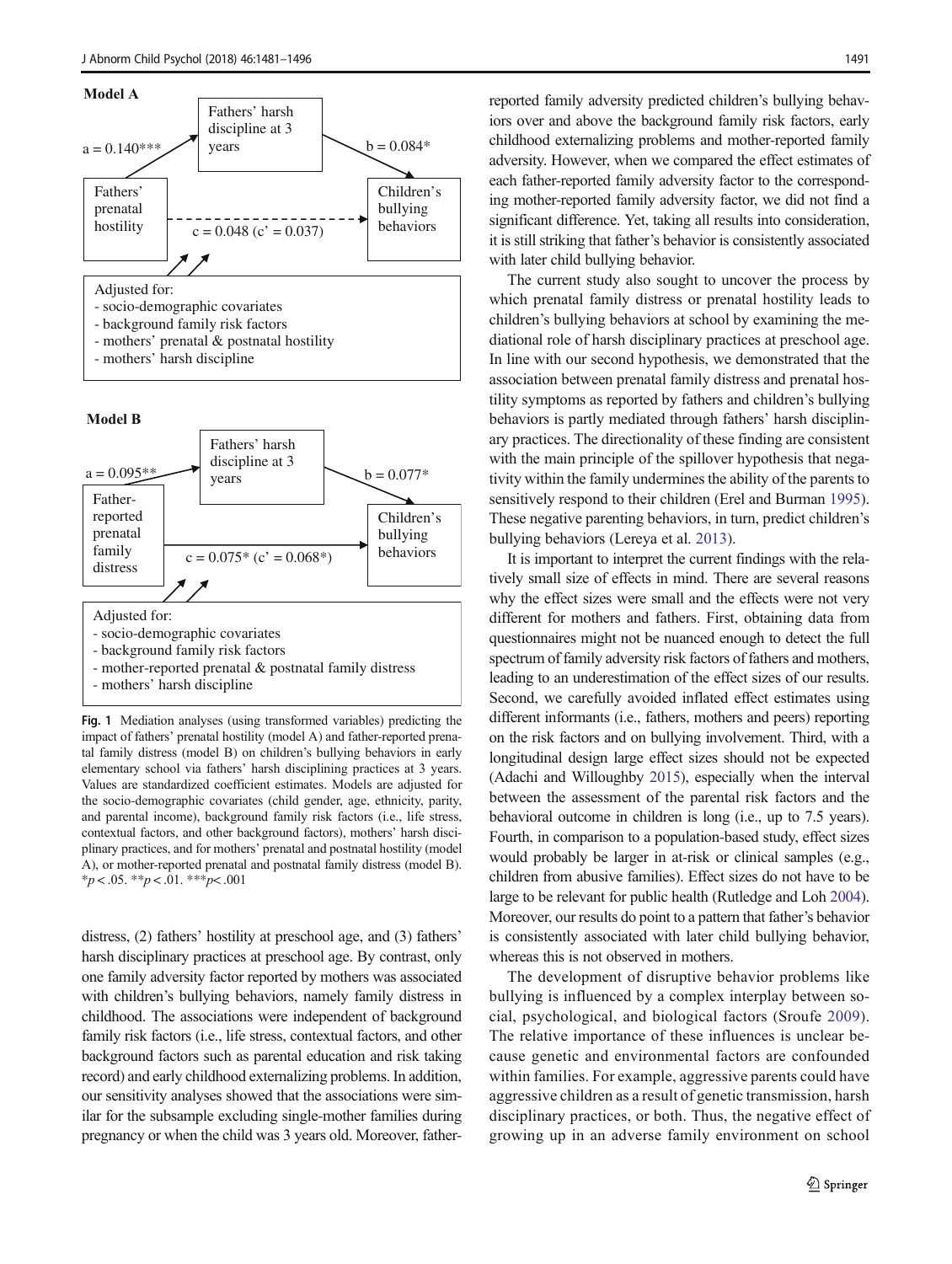bullying requires understanding social, psychological, and biological pathways.

Our findings are in line with the social cognitive theory (Bandura [1978](#page-13-0), [1986\)](#page-13-0) and the family relational schema (Perry et al. [2001\)](#page-14-0). Given their salience for children, family distress, and more specifically fathers' hostility and harshness are likely to influence children's developing understanding of how to manage conflictual situations. Thus, children learn by observing their fathers that behaving in a hostile or harsh manner towards others is acceptable.

Children growing up in a disadvantaged socioeconomic environment experience more family adversity such as harsh disciplinary practices than children growing up in an advantaged socioeconomic environment (Bradley and Corwyn [2002\)](#page-13-0). Economic distress in adoptive parents has been associated with harsh parenting and with child aggression (Stover et al. [2012](#page-15-0)), indicating that this chain of events is not simply attributable to genes shared by parents and children. Previously we found in a different sample that children from socioeconomically disadvantaged families have a particularly high risk of involvement in school bullying (Jansen et al. [2012b\)](#page-14-0). Our finding that several father-reported family adversities are associated with bullying behaviors could therefore be confounded by socioeconomic disadvantage. However, we carefully accounted for socioeconomic status and it is not likely that the association between fatherreported family adversity and children's bullying behaviors can be mainly attributed to socioeconomic disadvantage.

Theories that focus on different developmental periods suggest that the preschool years, during which we measured parental hostility and harsh disciplinary practices, may be a sensitive period of heightened vulnerability to family aggression (Davies et al. [2006\)](#page-13-0). Experiencing hostility or conflict between the parents or being harshly treated can have a special impact during early childhood as the capacity for emotional regulation is just beginning to emerge (Yates et al. [2003](#page-15-0)). Following emotional security theory (Davies et al. [2006](#page-13-0)), children's emotional reactivity to parental hostility or conflict is accompanied by hypervigilance and arousal, which in turn increases behavior dysregulation (e.g., oppositionality) by amplifying children's tendencies to scan and respond to potential danger. These biases to focus on threatening aspects of other's actions can make the child more likely to respond to social challenges in an aggressive manner (Bascoe et al. [2009\)](#page-13-0). Therefore, our findings that exposure to family distress, as well as fathers' hostility and harsh disciplinary practices at preschool age, predicts later bullying behaviors, can in part be explained by the notion that family adversity causes patterns of emotion regulation and behavioral expression of the child that makes the child more likely to react with bullying behaviors towards peers.

Several biological mechanisms may underlie the observed association between family adversity and child bullying, which are not necessarily exclusive with the aforementioned social and psychological explanations. The same genetic factors that influence marital conflict or parental disruptive behavior, might also affect child vulnerability for conduct problems (Harden et al. [2007](#page-14-0)). Previous studies revealed that parent-child resemblance for antisocial behavior is largely due to the genetic transmission of a general vulnerability to externalizing behavior (Ball et al. [2008;](#page-13-0) Hicks et al. [2013\)](#page-14-0). Thus, our findings that a hostile or harsh father, or family distress predicts child bullying could be to a great extent the product of shared genes for aggressive traits rather than only a direct effect of social processes. However, when we assume genetic vulnerability as a main explanatory mechanism, fathers' prenatal hostility and mothers' hostility or harshness should both predict children's bullying behaviors. Hence, genetic vulnerability may not be a sufficient explanation.

The social environment can reinforce inherited vulnerabilities such as aggressiveness. Not all children will be affected by exposure to an adverse environment, and genetic predispositions to aggressiveness may have different effects depending on the environment (Tuvblad and Baker [2011](#page-15-0)). Thus, children with an aggressive predisposition, who grow up in an adverse family environment in which the father is hostile and harsh, may display higher rates of bullying behavior than children with the same aggressive predisposition, who do not grow up in an adverse family environment. Our findings that not prenatal, but rather postnatal hostility of the father predicts child bullying behavior may suggest that next to any genetic predisposition to aggressive behavior, father-child interaction is essential to determine the negative impact of father's hostility. This reasoning is in accordance with the findings of Jaffee et al. ([2003](#page-14-0)) that children of fathers, who engage in antisocial behavior, have worse behavior problems if the father resides in the home.

Finally, there is a possibility of reverse causality that should be considered when explaining the association between family adversity and later child bullying behavior (e.g., child behavior problems can be a source of family distress, and disciplinary practices can be influenced by child behavior). However, we assessed parental hostility and family distress prior to the birth of the child, and thus the effects of these prenatal risk factors could not be influenced by child behavior. Moreover, in order to address reverse causality as an explanation of the significant associations between postnatal family adversity and child bullying behavior, we adjusted our analyses for externalizing behavioral problems at age 18 months. Even after this adjustment, hostility and harsh disciplinary practices remained predictors of children's bullying behaviors. These findings suggest that it is unlikely that fathers react in a hostile or harsh manner because the child behaves difficult.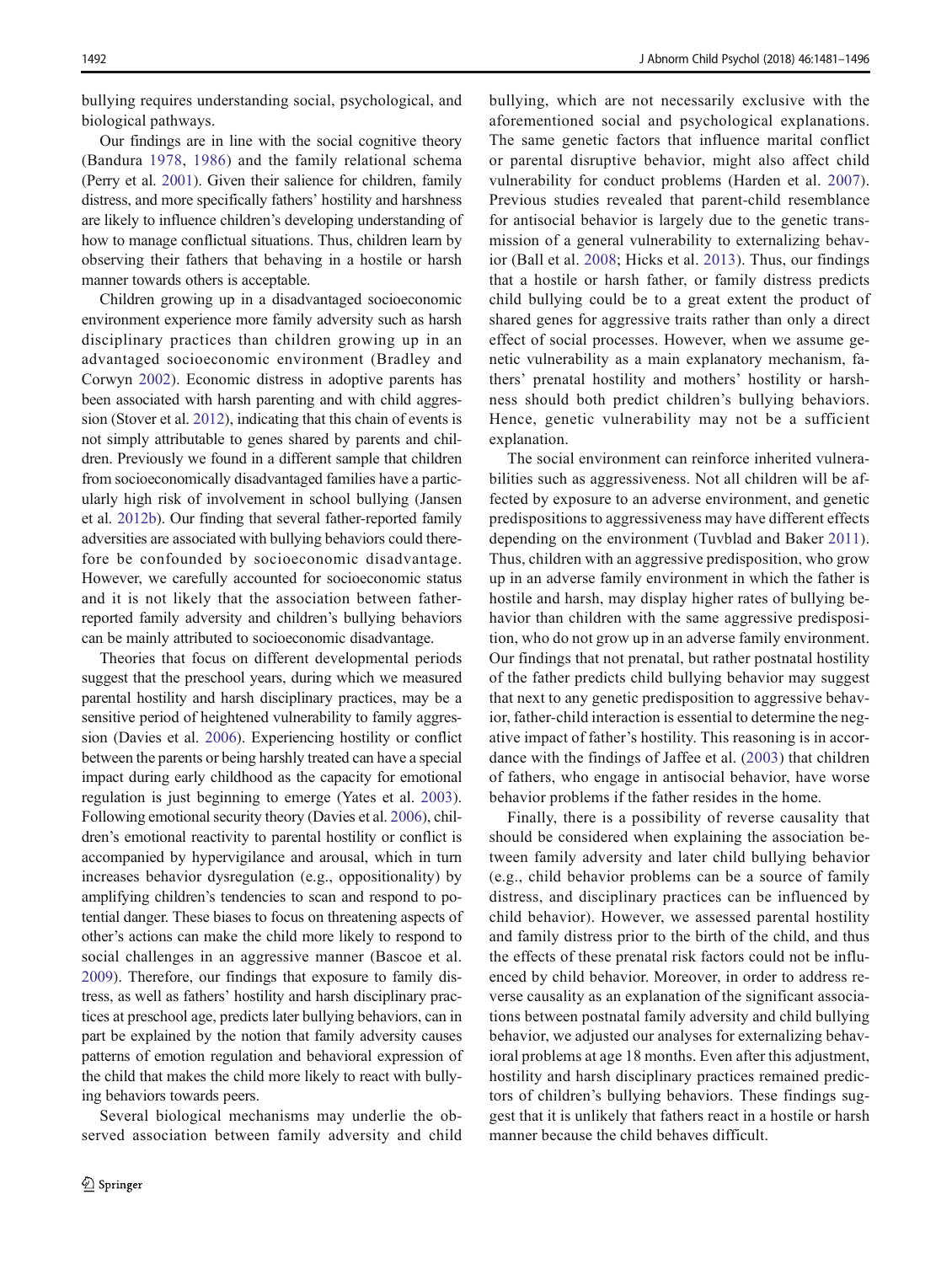#### Strengths and Limitations

Prior research on family adversity and children's bullying behaviors has often failed to specifically include characteristics of both the father and the mother (e.g., Copeland et al. [2013](#page-13-0); Schwartz et al. [1997](#page-15-0); Burk et al. [2008\)](#page-13-0). One of the major strengths of our study is that we utilized multiple informants (i.e., father and mother) to assess the risk factors, and multiple peer reports to assess the outcome. This strengthened the validity of the findings, and enabled us to study father's and mother's effects on child development separately. Another major strength of our study is its prospective longitudinal design, which is rare in studies of family adversity effects. Measuring parental hostility and family distress before the birth of the child and harsh parenting at preschool age, allowed us to examine the prospective development of the association. Finally, embedding our study in a large longitudinal cohort allowed us to adjust our analyses for numerous confounders.

Despite these strengths, our study has some limitations, which could be addressed in future studies. One limitation is that the non-response analyses indicated that some selection occurred toward families with a higher socioeconomic status. However, prospective cohorts (such as the Generation R Study) do not need to be representative of a population to be generalizable as long as the study population is sufficiently large and captures a diversity of exposures and backgrounds (Manolio and Collins [2010\)](#page-14-0). Second, observational measurements of family adversity were not feasible in our large study. The self-reports that were used to assess family adversity could have led to socially desirable answers and to underestimation of the degree of family adversity. However, we used only questionnaires that were reliable and valid. Third, we excluded three items from the harsh disciplining questionnaire as they encompass illegal practices. This may reduce the comparability of the measure with other settings. Fourth, although the questionnaire measuring externalizing behaviors (CBCL/1½–5) is validated for 18-month-old children, some behaviors (e.g., "Cannot sit still") might be normative for this age. However, we did not use this measure as an outcome, but only to assess whether the observed associations under study were independent of pre-existing externalizing problems. Fifth, in the current population-based sample, it was not possible to focus on families without a father.

## Implications

Previously, little attention has been given to the influence of fathers on the development of children's bullying behaviors. Our findings highlight that the influence of fathers cannot be ignored. Future studies should collect information on fathers to

further examine fathers' risk factors that predispose children to engage in bullying behaviors.

Next to implications for future research, our findings have practical implications for anti-bullying interventions. School bullying prevention is an important public health goal (Srabstein and Leventhal [2010](#page-15-0)). Anti-bullying interventions can prevent serious outcomes that are directly related to school bullying, such as internalizing and externalizing problems (Ttofi and Farrington [2012](#page-15-0)). Early interventions should target children who display bullying behavior to prevent them from developing more serious forms of aggression and violence later in life (Sourander et al. [2007\)](#page-15-0). However, anti-bullying interventions that focus solely on schools may not adequately address the source of child bullying behavior. As family adversity is an important predictor of children's bullying behaviors, it is imperative to involve parents, in particular fathers, in anti-bullying interventions. For example, anti-bullying interventions could include parental training sessions to teach positive disciplinary practices, and to teach strategies on how to cope with negative or hostile feelings, and how to handle conflicts or stress within the family. Parent involvement in school-based anti-bullying interventions has indeed been linked to a reduction in bullying (Axford et al. [2015](#page-13-0)). If children who bully their peers are targeted as early as possible using interventions that involve the entire family, then this may ensure that the negativity emerging from family adversity is not spilled over to the child, and eventually result in a strong reduction of school bullying.

## Conclusion

From previous research, it is known that family adversity is associated with children's bullying behaviors at school. The present study adds to this literature by demonstrating that father-reported family adversity is a risk factor for children's bullying behaviors. In particular, although the effect sizes were relatively small, fathers' hostile and harsh behaviors were related to children's bullying behavior in elementary school, whereas the effect of the mothers' behavior was less pronounced. An accurate understanding of how an adverse family environment predisposes children to engage in school bullying is key for future interventions.

Acknowledgements The Generation R Study is conducted by the Erasmus Medical Center Rotterdam in close collaboration with the Faculty of Social Sciences of the Erasmus University Rotterdam, the Municipal Health Service Rotterdam Area, and the Stichting Trombosedienst & Artsenlaboratorium Rijnmond (STAR), Rotterdam, the Netherlands. We greatly acknowledge the contribution of participating children and their parents, schools, general practitioners, hospitals, midwives and pharmacies in Rotterdam area. Generation R Study is made possible by financial support from the Erasmus Medical Center Rotterdam, and the Netherlands Organization for Health Research and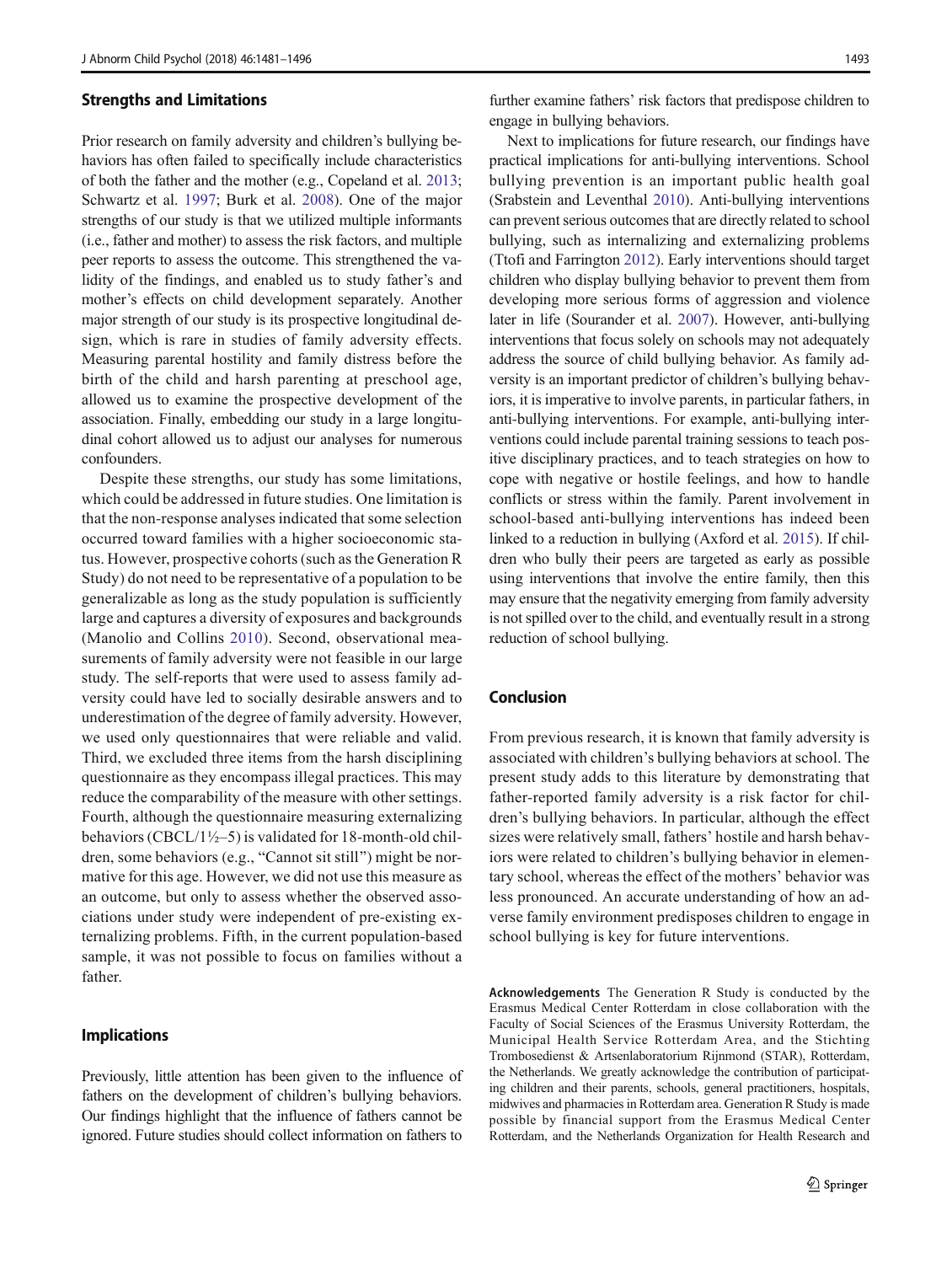#### <span id="page-13-0"></span>Compliance with Ethical Standards

Conflict of Interest Dr. Frank C. Verhulst is a contributing editor of the Achenbach System of Empirically Based Assessment, from which he receives remuneration. For the other authors, no competing financial interest exists.

Ethical Approval All procedures performed in studies involving human participants were in accordance with the ethical standards of the institutional and/or national research committee and with the 1964 Helsinki declaration and its later amendments or comparable ethical standards. The Generation R Study (MEC-2012-165) and the PEERS Measure assessment (MEC-2010-230) were approved by the Medical Ethics Committee at Erasmus University Medical Centre.

Informed Consent Informed consent was obtained from all individual participants in the study.

Open Access This article is distributed under the terms of the Creative Commons Attribution 4.0 International License (http:// creativecommons.org/licenses/by/4.0/), which permits unrestricted use, distribution, and reproduction in any medium, provided you give appropriate credit to the original author(s) and the source, provide a link to the Creative Commons license, and indicate if changes were made.

## References

- Achenbach, T. M., & Rescorla, L. A. (2000). Manual for ASEBA preschool forms & profiles. (Research Center for Children, Youth, & Families). Burlington: University of Vermont Center for Children, Youth, & Families.
- Adachi, P., & Willoughby, T. (2015). Interpreting effect sizes when controlling for stability effects in longitudinal autoregressive models: Implications for psychological science. The European Journal of Developmental Psychology, 12(1), 116–128. [https://doi.org/10.](https://doi.org/10.1080/17405629.2014.963549) [1080/17405629.2014.963549](https://doi.org/10.1080/17405629.2014.963549).
- Appleyard, K., Egeland, B., Dulmen, M. H. M., & Alan Sroufe, L. (2005). When more is not better: The role of cumulative risk in child behavior outcomes. Journal of Child Psychology and Psychiatry, 46(3), 235–245. [https://doi.org/10.1111/j.1469-7610.2004.00351.x.](https://doi.org/10.1111/j.1469-7610.2004.00351.x)
- Arseneault, L., Bowes, L., & Shakoor, S. (2010). Bullying victimization in youths and mental health problems: 'Much ado about nothing'? Psychological Medicine, 40(5), 717–729. [https://doi.org/10.1017/](https://doi.org/10.1017/S0033291709991383) [S0033291709991383.](https://doi.org/10.1017/S0033291709991383)
- Avakame, E. F. (1998). Intergenerational transmission of violence, selfcontrol, and conjugal violence: A comparative analysis of physical violence and psychological aggression. Violence and Victims, 13(3), 301–316.
- Axford, N., Farrington, D. P., Clarkson, S., Bjornstad, G. J., Wrigley, Z., & Hutchings, J. (2015). Involving parents in school-based programmes to prevent and reduce bullying: What effect does it have? Journal of Children's Services, 10(3), 242–251. [https://doi.](https://doi.org/10.1108/jcs-05-2015-0019) [org/10.1108/jcs-05-2015-0019](https://doi.org/10.1108/jcs-05-2015-0019).
- Ball, H. A., Arseneault, L., Taylor, A., Maughan, B., Caspi, A., & Moffitt, T. E. (2008). Genetic and environmental influences on victims, bullies and bully-victims in childhood. Journal of Child Psychology and Psychiatry, 49(1), 104–112. [https://doi.org/10.](https://doi.org/10.1111/j.1469-7610.2007.01821.x) [1111/j.1469-7610.2007.01821.x](https://doi.org/10.1111/j.1469-7610.2007.01821.x).
- Bandura, A. (1978). Social learning theory of aggression. Journal of Communication, 28(3), 12–29. [https://doi.org/10.1111/j.1460-](https://doi.org/10.1111/j.1460-2466.1978.tb01621.x) [2466.1978.tb01621.x](https://doi.org/10.1111/j.1460-2466.1978.tb01621.x).
- Bandura, A. (1986). Social foundation of thought and action: A socialcognitive view. Englewood Cliffs, NJ: Prentice Hall.
- Bandura, A. (1999). Moral disengagement in the perpetration of inhumanities. Personality and Social Psychology Review, 3(3), 193–209. [https://doi.org/10.1207/s15327957pspr0303\\_3](https://doi.org/10.1207/s15327957pspr0303_3).
- Bascoe, S. M., Davies, P. T., Sturge-Apple, M. L., & Cummings, E. M. (2009). Children's representations of family relationships, peer information processing, and school adjustment. Developmental Psychology, 45(6), 1740. [https://doi.org/10.1037/a0016688.](https://doi.org/10.1037/a0016688)
- Bowes, L., Arseneault, L., Maughan, B., Taylor, A., Caspi, A., & Moffitt, T. E. (2009). School, neighborhood, and family factors are associated with children's bullying involvement: A nationally representative longitudinal study. Journal of the American Academy of Child and Adolescent Psychiatry, 48(5), 545–553. [https://doi.org/10.1097/Chi.](https://doi.org/10.1097/Chi.0b013e31819cb017) [0b013e31819cb017](https://doi.org/10.1097/Chi.0b013e31819cb017).
- Bradley, R. H., & Corwyn, R. F. (2002). Socioeconomic status and child development. Annual Review of Psychology, 53(1), 371–399. [https://doi.org/10.1146/annurev.psych.53.100901.135233.](https://doi.org/10.1146/annurev.psych.53.100901.135233)
- Burk, L. R., Park, J. H., Armstrong, J. M., Klein, M. H., Goldsmith, H. H., Zahn-Waxler, C., et al. (2008). Identification of early child and family risk factors for aggressive victim status in first grade. Journal of Abnormal Child Psychology, 36(4), 513–526. [https://doi.org/10.](https://doi.org/10.1007/s10802-007-9196-2) [1007/s10802-007-9196-2.](https://doi.org/10.1007/s10802-007-9196-2)
- Byles, J., Byrne, C., Boyle, M. H., & Offord, D. R. (1988). Ontario child health study: Reliability and validity of the general functioning subscale of the Mcmaster family assessment device. Family Process, 27(1), 97–104. [https://doi.org/10.1111/j.1545-5300.1988.00097.x.](https://doi.org/10.1111/j.1545-5300.1988.00097.x)
- Cantor, N. (1990). From thought to behavior:" having" and" doing" in the study of personality and cognition. American Psychologist, 45(6), 735. <https://doi.org/10.1037/0003-066x.45.6.735>.
- Carrère, S., & Bowie, B. H. (2012). Like parent, like child: Parent and child emotion dysregulation. Archives of Psychiatric Nursing, 26(3), e23–e30. <https://doi.org/10.1016/j.apnu.2011.12.008>.
- Cassano, M., Perry-Parrish, C., & Zeman, J. (2007). Influence of gender on parental socialization of children's sadness regulation. Social Development, 16(2), 210–231. [https://doi.org/10.1111/j.1467-9507.](https://doi.org/10.1111/j.1467-9507.2007.00381.x) [2007.00381.x](https://doi.org/10.1111/j.1467-9507.2007.00381.x).
- Cecil, C. A. M., Lysenko, L. J., Jaffee, S. R., Pingault, J. B., Smith, R. G., Relton, C. L., et al. (2014). Environmental risk, oxytocin receptor gene (OXTR) methylation and youth callous-unemotional traits: A 13-year longitudinal study. Molecular Psychiatry, 19(10), 1071– 1077. <https://doi.org/10.1038/mp.2014.95>.
- Chang, L., Schwartz, D., Dodge, K. A., & McBride-Chang, C. (2003). Harsh parenting in relation to child emotion regulation and aggression. Journal of Family Psychology, 17(4), 598–606. [https://doi.org/](https://doi.org/10.1037/0893-3200.17.4.598) [10.1037/0893-3200.17.4.598.](https://doi.org/10.1037/0893-3200.17.4.598)
- Copeland, W. E., Wolke, D., Angold, A., & Costello, E. J. (2013). Adult psychiatric outcomes of bullying and being bullied by peers in childhood and adolescence. JAMA Psychiatry, 70(4), 419-426. [https://](https://doi.org/10.1001/jamapsychiatry.2013.504) [doi.org/10.1001/jamapsychiatry.2013.504.](https://doi.org/10.1001/jamapsychiatry.2013.504)
- Cummings, E. M., Goeke-Morey, M. C., & Raymond, J. (2004). Fathers in family context: Effects of marital quality and marital conflict. In M. Lamb (Ed.), The role of the father in child development (4th ed., pp. 196–221). New York: Wiley.
- Davies, P. T., Winter, M. A., & Cicchetti, D. (2006). The implications of emotional security theory for understanding and treating childhood psychopathology. Development and Psychopathology, 18(03), 707– 735. <https://doi.org/10.1017/S0954579406060354> .
- de Beurs, E. (2004). Brief symptom inventory. Leiden: Pits Publishers.
- Demaray, M. K., & Malecki, C. K. (2003). Perceptions of the frequency and importance of social support by students classified as victims, bullies, and bully/victims in an urban middle school. School Psychology Review, 32(3), 471–489.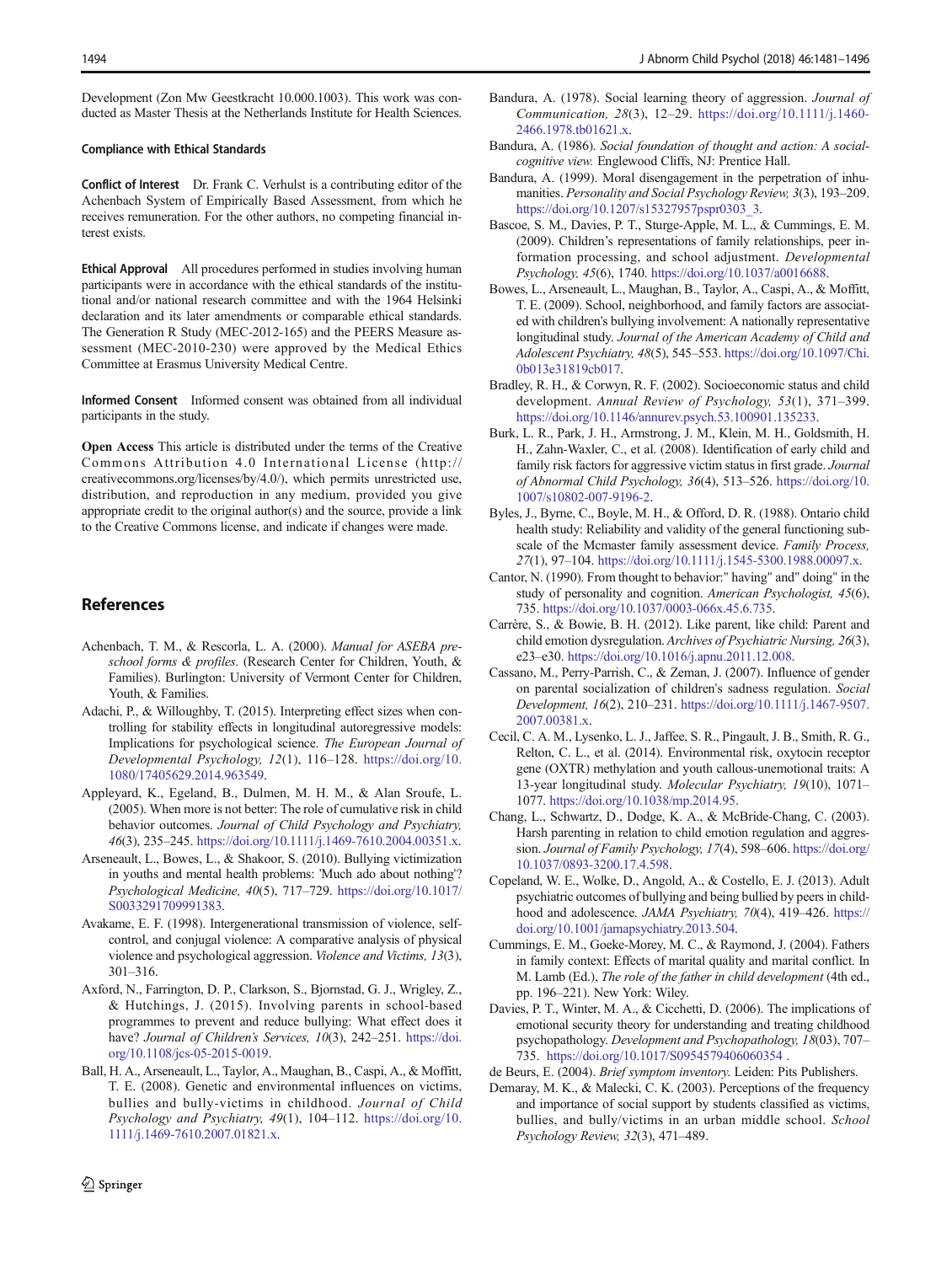- <span id="page-14-0"></span>Derogatis, L. R. (1993). Brief Symptom Inventory: Administration, scoring, and procedures manual. Minneapolis, MN: National Computer Systems, Inc.
- Eagly, A. H., Wood, W., & Diekman, A. B. (2000). Social role theory of sex differences and similarities: A current appraisal. In T. Eckes & H. M. Trautner (Eds.), The developmental social psychology of gender (pp. 123–174). Mahwah: Lawrence Erlbaum Associates.
- Erel, O., & Burman, B. (1995). Interrelatedness of marital relations and parent-child relations: A meta-analytic review. Psychological Bulletin, 118(1), 108. <https://doi.org/10.1037/0033-2909.118.1.108>.
- Frias-Armenta, M., & McCloskey, L. A. (1998). Determinants of harsh parenting in Mexico. Journal of Abnormal Child Psychology, 26(2), 129–139. <https://doi.org/10.1023/A:1022621922331>.
- Gómez-Ortiz, O., Romera, E. M., & Ortega-Ruiz, R. (2016). Parenting styles and bullying. The mediating role of parental psychological aggression and physical punishment. Child Abuse & Neglect, 51, 132–143. <https://doi.org/10.1016/j.chiabu.2015.10.025>.
- Gordis, E. B., Margolin, G., & John, R. S. (2001). Parents' hostility in dyadic marital and triadic family settings and children's behavior problems. Journal of Consulting and Clinical Psychology, 69(4), 727–734. [https://doi.org/10.1037/0022-006x.69.4.727.](https://doi.org/10.1037/0022-006x.69.4.727)
- Griffin, R. S., & Gross, A. M. (2004). Childhood bullying: Current empirical findings and future directions for research. Aggression and Violent Behavior, 9(4), 379–400. [https://doi.org/10.1016/S1359-](https://doi.org/10.1016/S1359-1789(03)00033-8) [1789\(03\)00033-8.](https://doi.org/10.1016/S1359-1789(03)00033-8)
- Harden, K. P., Turkheimer, E., Emery, R. E., D'Onofrio, B. M., Slutske, W. S., Heath, A. C., et al. (2007). Marital conflict and conduct problems in children of twins. Child Development, 78(1), 1–18. <https://doi.org/10.1111/j.1467-8624.2007.00982.x>.
- Hayes, A. F. (2013). Introduction to mediation, moderation, and conditional process analysis: A regression-based approach. New York: The Guilford Press.
- Hicks, B. M., Foster, K. T., Iacono, W. G., & McGue, M. (2013). Genetic and environmental influences on the familial transmission of externalizing disorders in adoptive and twin offspring. JAMA Psychiatry, 70(10), 1076–1083. [https://doi.org/10.1001/jamapsychiatry.2013.](https://doi.org/10.1001/jamapsychiatry.2013.258) [258](https://doi.org/10.1001/jamapsychiatry.2013.258).
- Jaddoe, V. W. V., van Duijn, C. M., Franco, O. H., van der Heijden, A. J., van IIzendoorn, M. H., de Jongste, J. C., et al. (2012). The generation R study: Design and cohort update 2012. European Journal of Epidemiology, 27(9), 739–756. [https://doi.org/10.1007/s10654-012-](https://doi.org/10.1007/s10654-012-9735-1) [9735-1](https://doi.org/10.1007/s10654-012-9735-1).
- Jaffee, S. R., Moffitt, T. E., Caspi, A., & Taylor, A. (2003). Life with (or without) father: The benefits of living with two biological parents depend on the father's antisocial behavior. Child Development, 74(1), 109–126. [https://doi.org/10.1111/1467-8624.t01-1-00524.](https://doi.org/10.1111/1467-8624.t01-1-00524)
- Jansen, P. W., Raat, H., Mackenbach, J. P., Hofman, A., Jaddoe, V. W. V., Bakermans-Kranenburg, M. J., et al. (2012a). Early determinants of maternal and paternal harsh discipline: The generation R study. Family Relations, 61(2), 253–270. [https://doi.org/10.1111/j.1741-](https://doi.org/10.1111/j.1741-3729.2011.00691.x) [3729.2011.00691.x.](https://doi.org/10.1111/j.1741-3729.2011.00691.x)
- Jansen, P. W., Verlinden, M., Dommisse-van Berkel, A., Mieloo, C., van der Ende, J., Veenstra, R., et al. (2012b). Prevalence of bullying and victimization among children in early elementary school: Do family and school neighbourhood socioeconomic status matter? BMC Public Health, 12(1), 494. [https://doi.org/10.1186/1471-2458-12-](https://doi.org/10.1186/1471-2458-12-494.) [494.](https://doi.org/10.1186/1471-2458-12-494.)
- Julious, S. A. (2004). Using confidence intervals around individual means to assess statistical significance between two means. Pharmaceutical Statistics, 3(3), 217–222. [https://doi.org/10.1002/](https://doi.org/10.1002/pst.126) [pst.126.](https://doi.org/10.1002/pst.126)
- Keenan, K., & Shaw, D. (1997). Developmental and social influences on young girls' early problem behavior. Psychological Bulletin, 121(1), 95. <https://doi.org/10.1037/0033-2909.121.1.95>.
- Lamb, M. E. (2004). The role of the father in child development. Hoboken: John Wiley & Sons.
- Lee, P. H. (2014). Should we adjust for a confounder if empirical and theoretical criteria yield contradictory results? A simulation study. Scientific Reports, 4. [https://doi.org/10.1038/srep06085.](https://doi.org/10.1038/srep06085)
- Lereya, S. T., Samara, M., & Wolke, D. (2013). Parenting behavior and the risk of becoming a victim and a bully/victim: A meta-analysis study. Child Abuse & Neglect, 37(12), 1091-1108. [https://doi.org/](https://doi.org/10.1016/j.chiabu.2013.03.001) [10.1016/j.chiabu.2013.03.001](https://doi.org/10.1016/j.chiabu.2013.03.001).
- Manolio, T. A., & Collins, R. (2010). Enhancing the feasibility of large cohort studies. JAMA, 304(20), 2290–2291. [https://doi.org/10.1001/](https://doi.org/10.1001/jama.2010.1686) [jama.2010.1686](https://doi.org/10.1001/jama.2010.1686).
- McAdams, D. P. (1995). What do we know when we know a person? Journal of Personality, 63(3), 365–396. [https://doi.org/10.1111/j.](https://doi.org/10.1111/j.1467-6494.1995.tb00500.x) [1467-6494.1995.tb00500.x.](https://doi.org/10.1111/j.1467-6494.1995.tb00500.x)
- Olweus, D. (1993). Bullying at school: What we know and what we can do. Cambridge: Blackwell.
- Ostberg, M., & Hagekull, B. (2000). A structural modeling approach to the understanding of parenting stress. Journal of Clinical Child Psychology, 29(4), 615–625. [https://doi.org/10.1207/](https://doi.org/10.1207/S15374424JCCP2904_13) [S15374424JCCP2904\\_13.](https://doi.org/10.1207/S15374424JCCP2904_13)
- Paquette, D. (2004). Theorizing the father-child relationship: Mechanisms and developmental outcomes. Human Development, 47(4), 193–219. <https://doi.org/10.1159/000078723>.
- Pardini, D. A. (2008). Novel insights into longstanding theories of bidirectional parent-child influences: Introduction to the special section. Journal of Abnormal Child Psychology, 36(5), 627–631. [https://doi.](https://doi.org/10.1007/s10802-008-9231-y) [org/10.1007/s10802-008-9231-y.](https://doi.org/10.1007/s10802-008-9231-y)
- Patterson, G. R. (1982). Coercive family process: A social learning approach. Eugene: Castalia.
- Perry, D. G., Hodges, E. V. E., & Egan, S. K. (2001). Determinants of chronic victimization by peers: A review and a new model of family influence. In J. Juvonen & S. Graham (Eds.), Peer harassment in school: The plight of the vulnerable and victimized (pp. 73–104). New York: Guildford Press.
- Pinquart, M. (2017). Associations of parenting dimensions and styles with externalizing problems of children and adolescents: An updated meta-analysis. Developmental Psychology, 53(5), 873–932. [https://doi.org/10.1037/dev0000295.](https://doi.org/10.1037/dev0000295)
- Ramchandani, P., & Psychogiou, L. (2009). Paternal psychiatric disorders and children's psychosocial development. Lancet, 374(9690), 646– 653. [https://doi.org/10.1016/S0140-6736\(09\)60238-5.](https://doi.org/10.1016/S0140-6736(09)60238-5)
- Richmond, M. K., & Stocker, C. M. (2008). Longitudinal associations between parents' hostility and siblings' externalizing behavior in the context of marital discord. Journal of Family Psychology, 22(2), 231–240. [https://doi.org/10.1037/0893-3200.22.2.231.](https://doi.org/10.1037/0893-3200.22.2.231)
- Rijlaarsdam, J., Stevens, G. W. J. M., Jansen, P. W., Ringoot, A. P., Jaddoe, V. W. V., Hofman, A., et al. (2014). Maternal childhood maltreatment and offspring emotional and behavioral problems: Maternal and paternal mechanisms of risk transmission. Child Maltreatment, 19(2), 1077559514527639. [https://doi.org/10.1177/](https://doi.org/10.1177/1077559514527639.) [1077559514527639.](https://doi.org/10.1177/1077559514527639.)
- Rijlaarsdam, J., Pappa, I., Walton, E., Bakermans-Kranenburg, M. J., Mileva-Seitz, V. R., Rippe, R. C., et al. (2016). An epigenomewide association meta-analysis of prenatal maternal stress in neonates: A model approach for replication. Epigenetics, 11(2), 140– 149. <https://doi.org/10.1080/15592294.2016.1145329>.
- Rutledge, T., & Loh, C. (2004). Effect sizes and statistical testing in the determination of clinical significance in behavioral medicine research. Annals of Behavioral Medicine, 27(2), 138–145. [https://](https://doi.org/10.1207/s15324796abm2702_9) [doi.org/10.1207/s15324796abm2702\\_9.](https://doi.org/10.1207/s15324796abm2702_9)
- Schofield, T. J., Conger, R. D., Martin, M. J., Stockdale, G. D., Conger, K. J., & Widaman, K. F. (2009). Reciprocity in parenting of adolescents within the context of marital negativity. Developmental Psychology, 45(6), 1708–1722. [https://doi.org/10.1037/a0016353.](https://doi.org/10.1037/a0016353)
- Schoppe-Sullivan, S. J., Kotila, L. E., Jia, R., Lang, S. N., & Bower, D. J. (2013). Comparisons of levels and predictors of mothers' and fathers' engagement with their preschool-aged children. Early Child